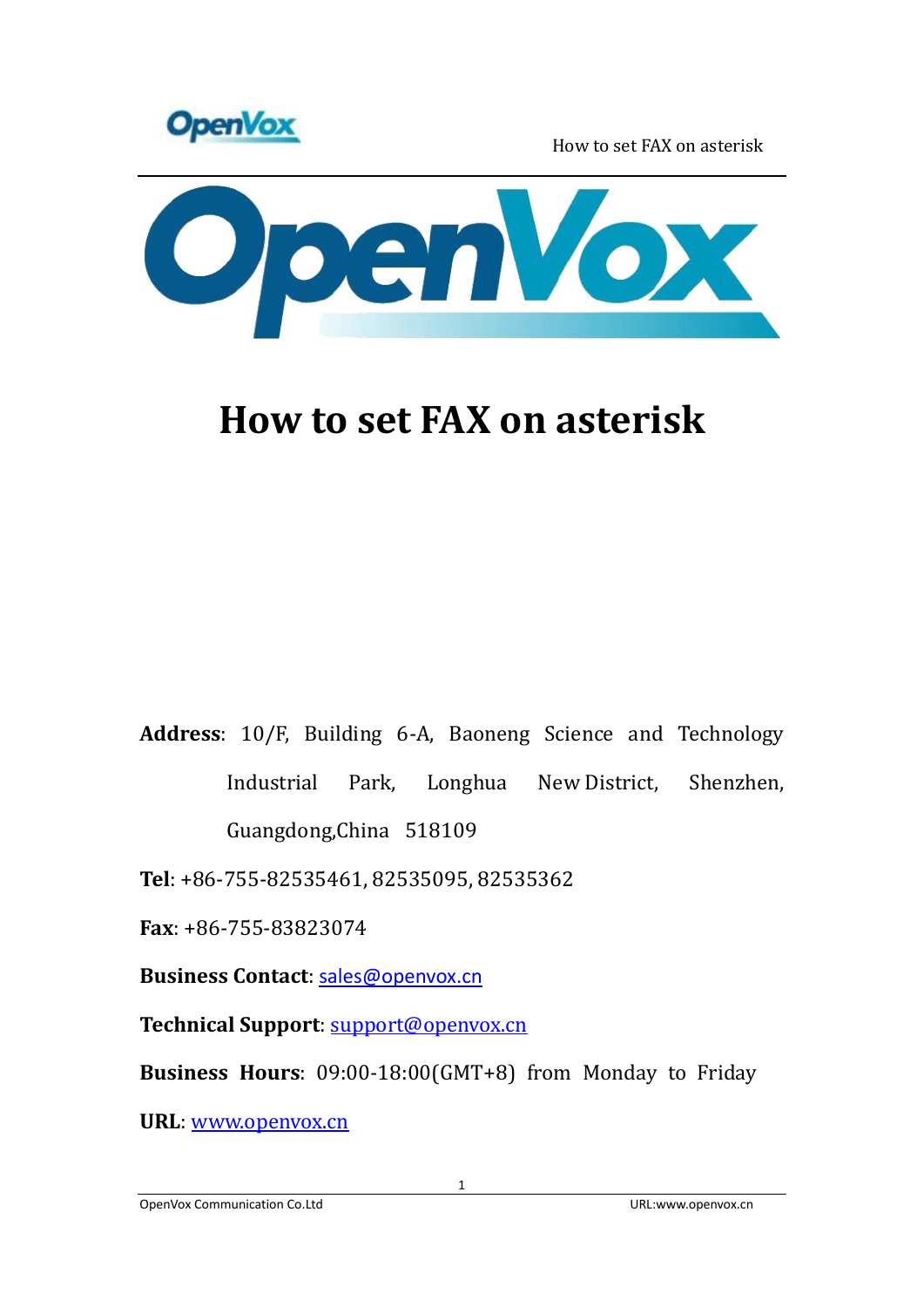

## Introduction

 This article explains how to use the OpenVox E1 card sends and receives configuration and debugging of faxes on asterisk, and explains how to use the t38 sends and receives faxes on asterisk.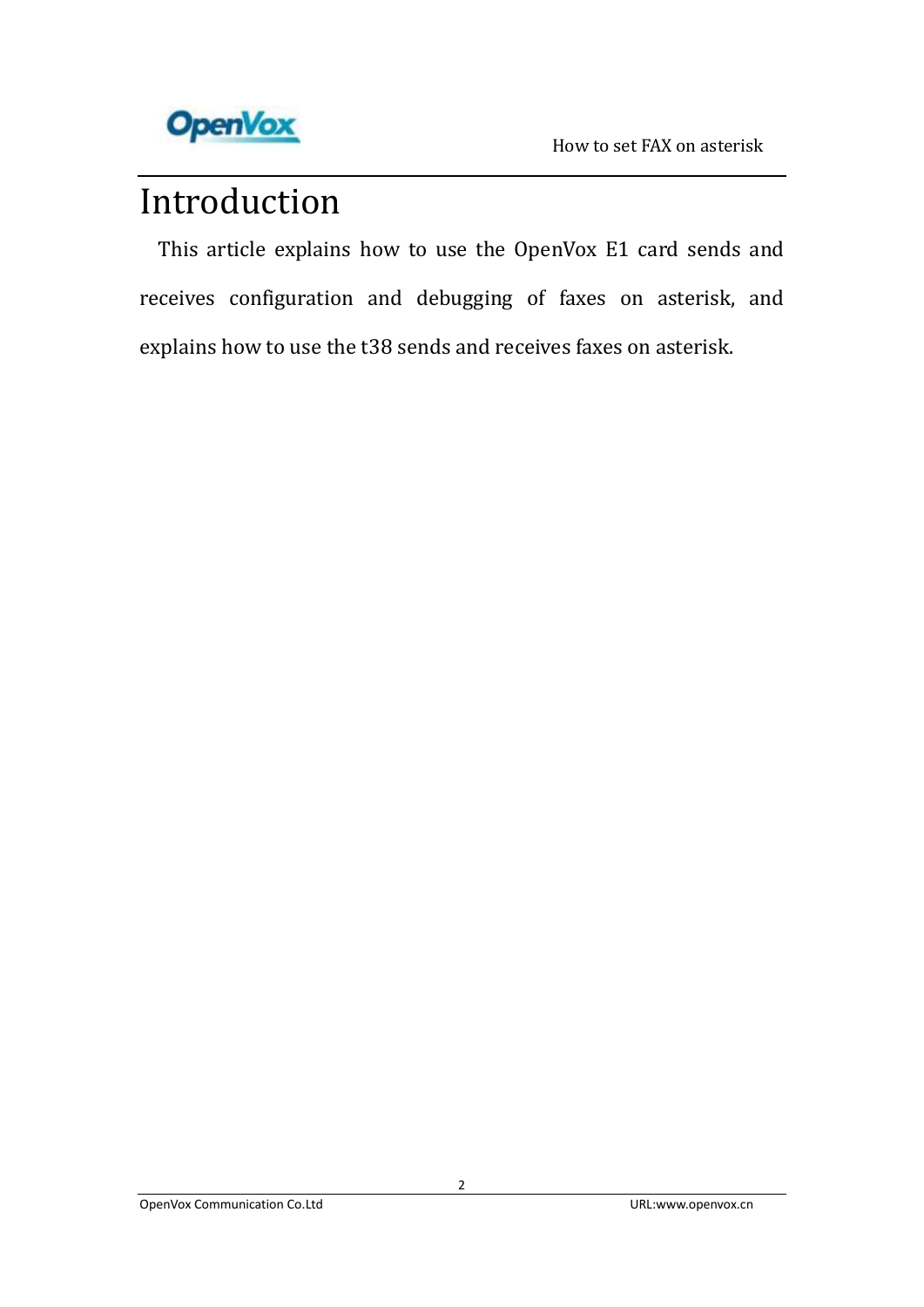

### Content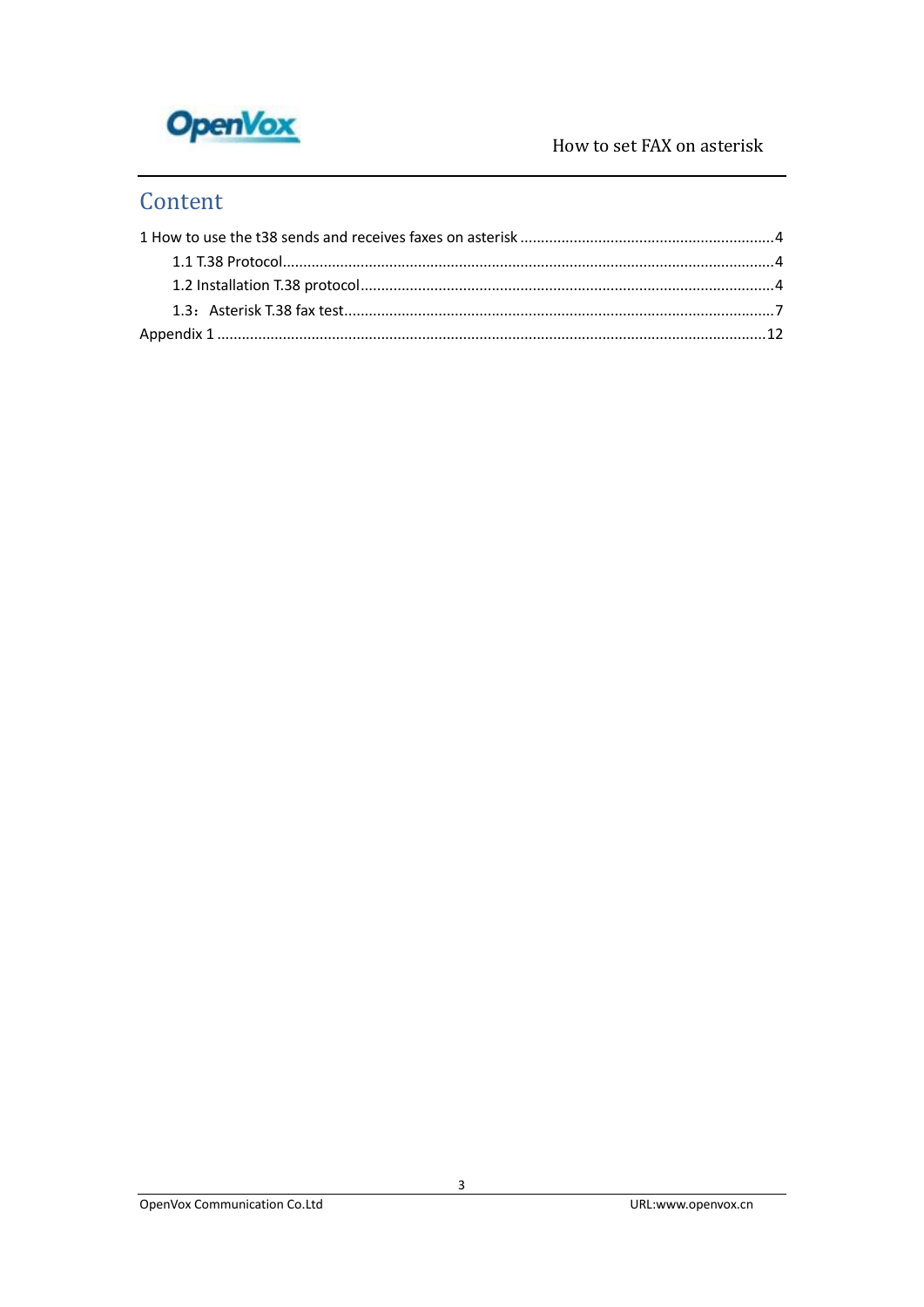

# <span id="page-3-0"></span>**1 How to use the t38 sends and receives faxes on asterisk**

### <span id="page-3-1"></span>**1.1 T.38 Protocol**

The full name of T.38: Procedures for Real-Time Group 3 Facsimile Communication Over IP Networks. It is a protocol through IP fax coding, which for communication regulation of real-time facsimile by IP network, and explains Communication, message format, correction, and part of the communication process of real-time facsimile. In a word, T.38 is a regulation specifically make for IP fax .

### <span id="page-3-2"></span>**1.2 Installation T.38 protocol**

1) Check the server to confirm whether it supports T.38 protocol:

| *CLI> module show like fax |                          |           |
|----------------------------|--------------------------|-----------|
|                            |                          |           |
| Module                     | Description              | Use Count |
| res fax.so                 | Generic FAX Applications |           |
| 1 modules loaded           |                          |           |

- If the results appears as above, it means that the protocol does not support T.38, T.38 protocol needs to be installed.
- 2)The installation process of spandsp-0.0.6 as shown below:
- # wget <http://www.soft-switch.org/downloads/spandsp/spandsp-0.0.6pre21.tgz>
- $\bullet$  # tar -zxvf [spandsp-0.0.6pre21.tgz](http://www.soft-switch.org/downloads/spandsp/spandsp-0.0.6pre21.tgz)
- $\bullet$  # cd spandsp-0.0.6
- $\bullet$  # ./configure
- $\bullet$  # make
- $\cdot$  # make install

3) Recompile and install asterisk, please step by the followings:

./configure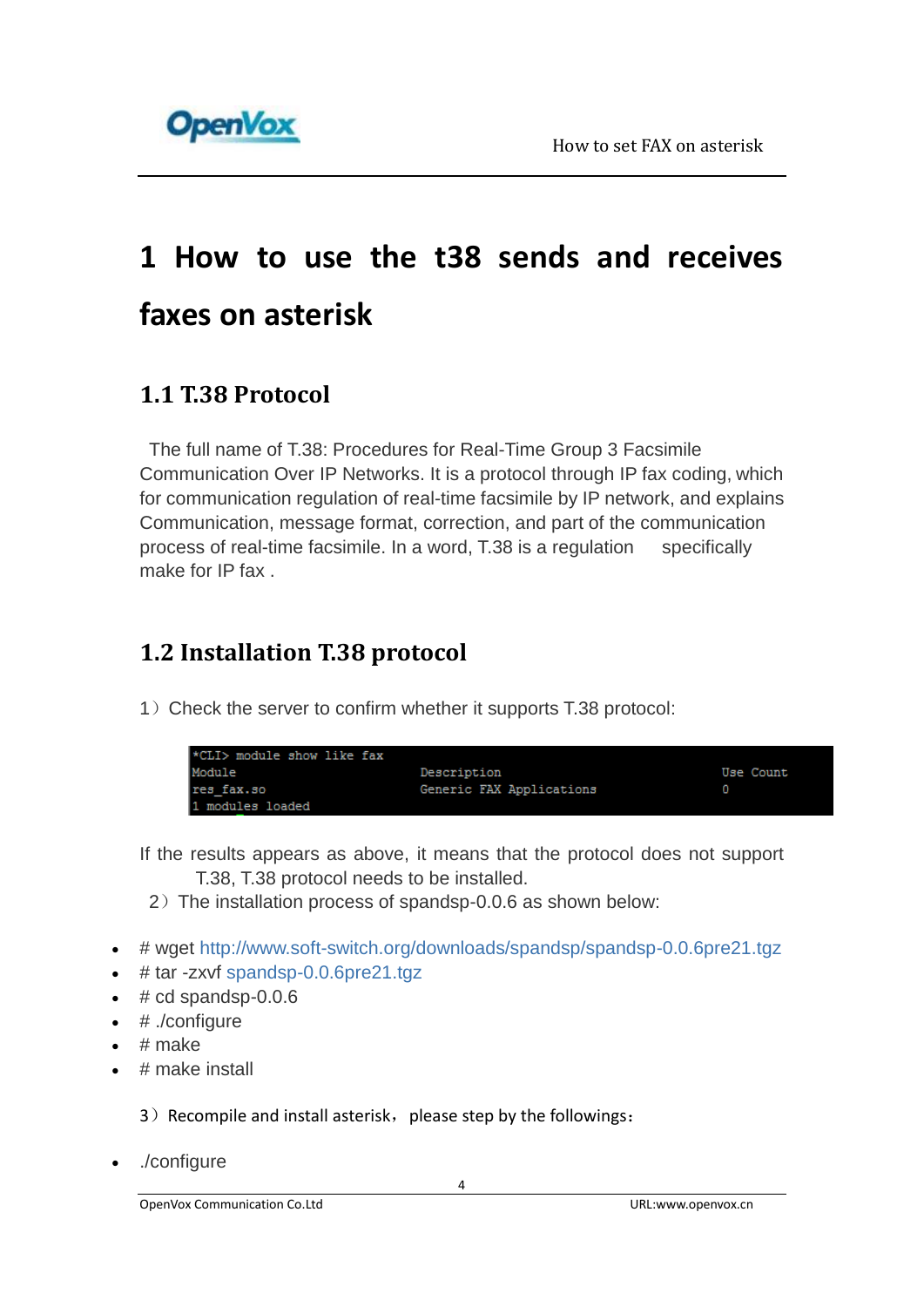

• make menuselect

|  | Asterisk Module and Build Option Selection |
|--|--------------------------------------------|
|  |                                            |
|  |                                            |
|  |                                            |
|  | Press 'h' for help.                        |
|  |                                            |
|  | Add-ons (See README-addons.txt)            |
|  | Applications                               |
|  | <b>Bridging Modules</b>                    |
|  | Call Detail Recording                      |
|  | Channel Event Logging                      |
|  | Channel Drivers                            |
|  | Codec Translators                          |
|  | Format Interpreters                        |
|  | Dialplan Functions                         |
|  | PRY Modules                                |
|  | Resource Modules                           |
|  | Test Modules                               |
|  | Compiler Flags                             |
|  | Voicemail Build Options                    |
|  | Utilities                                  |
|  | AGI Samples                                |
|  | Module Embedding                           |
|  | Core Sound Packages                        |
|  | Music On Hold File Packages                |
|  | Extras Sound Packages                      |
|  |                                            |
|  |                                            |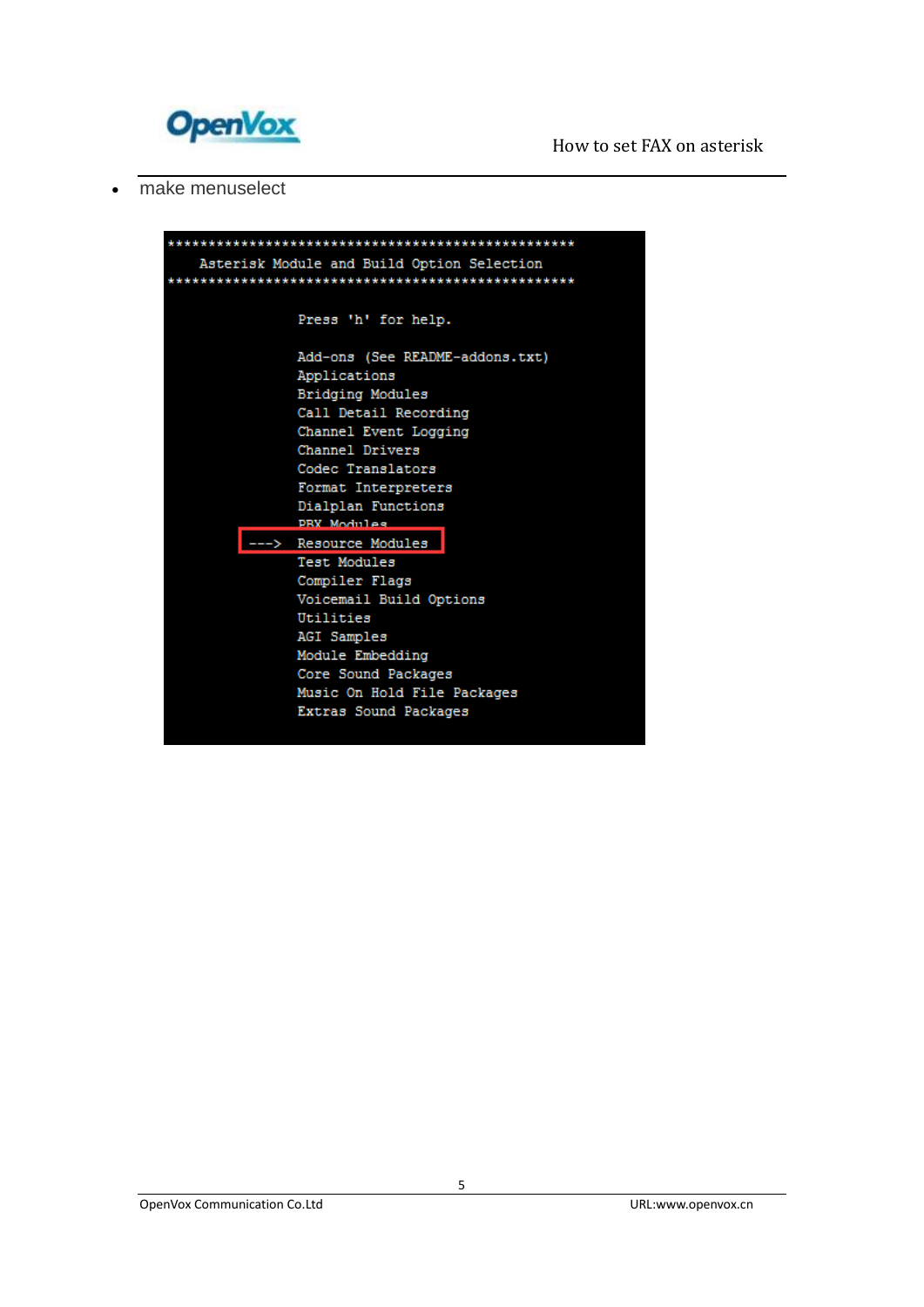

| Asterisk Module and Build Option Selection |
|--------------------------------------------|
|                                            |
|                                            |
| Press 'h' for help.                        |
|                                            |
| [*] res fax                                |
| XXX res_http_post                          |
|                                            |
| [*] res_limit                              |
| [*] res monitor<br>[*] res musiconhold     |
|                                            |
| [*] res mutestream                         |
| XXX res odbc                               |
| [*] res realtime                           |
| [*] res_rtp_asterisk                       |
| [*] res rtp multicast                      |
| [*] res_security log                       |
| [*] res_smdi                               |
| [*] res_speech                             |
| XXX res srtp                               |
| [*] res_stun_monitor                       |
| [*] res timing dahdi                       |
| [*] res timing timerfd                     |
| --- extended ---                           |
| [*] res ael share                          |
| XXX res ais                                |
| XXX res config ldap                        |
| XXX res config pgsql                       |
| XXX res config sqlite                      |
| $\left[\frac{1}{2}\right]$ res fax spandsp |
| XXX res_jancer                             |
| [*] res_phoneprov                          |
| [ ] res_pktccops                           |
| XXX res_snmp                               |
| XXX res_timing_kqueue                      |
| [*] res timing pthread                     |
|                                            |
|                                            |
| Spandsp G.711 and T.38 FAX Technologies    |
| Depends on: spandsp(E), res_fax(M)         |
|                                            |
|                                            |
| Support Level: extended                    |
|                                            |
|                                            |

- make
- make install

4)After the installation is completed, please check whether the res\_fax\_spandsp.so module can load normally.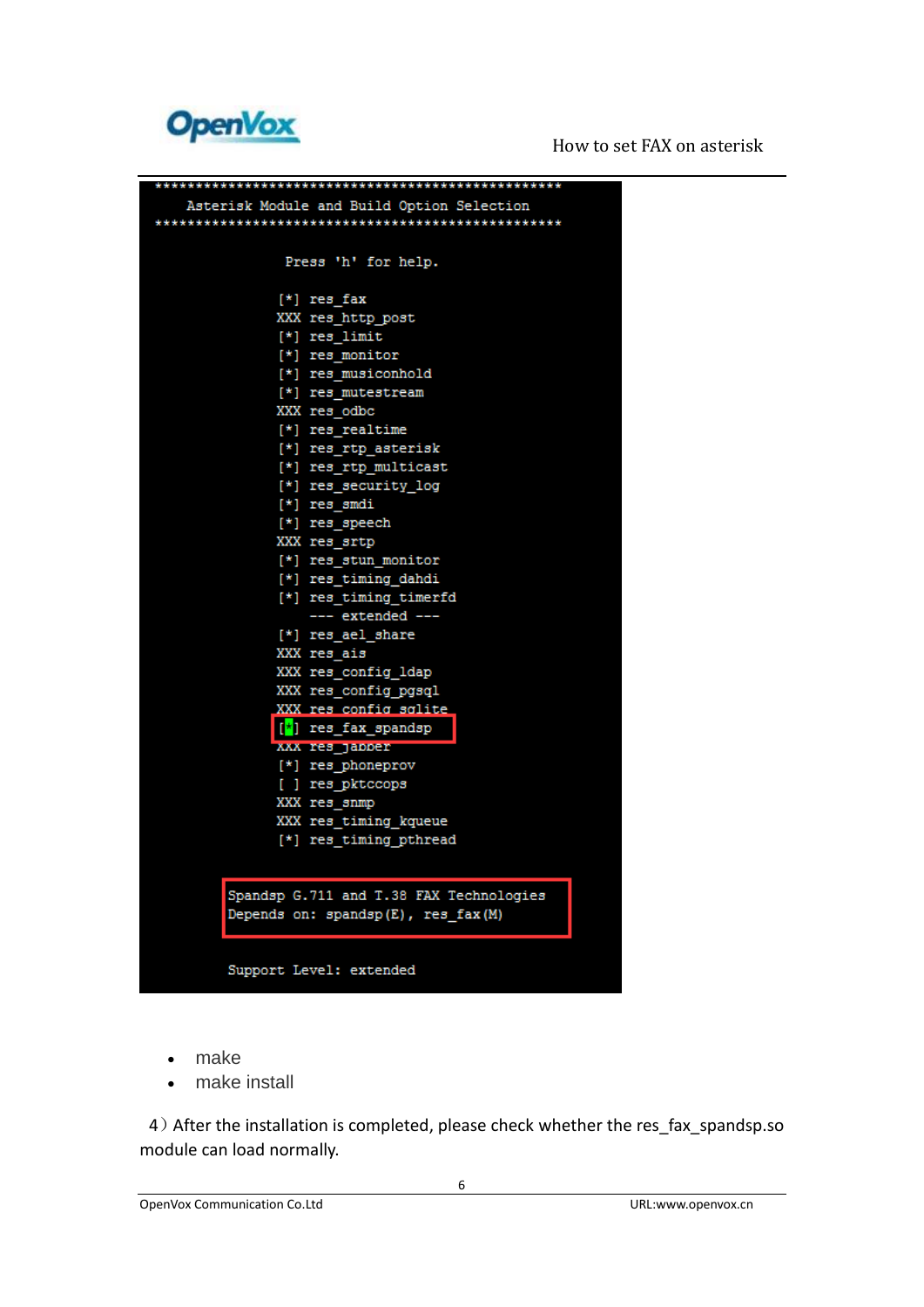

Excuting the order: module load res fax spandsp.so, if warnings appears as shown in the figure below,

```
numanu anounce room res_sa.<br>Julio [Nov 18 19:04:88] <mark>WARNING</mark>[7720]: loader.c:409 load_dynamic_module: Error loading module 'res_fax_spands<br>Ov 18 19:04:58] MARNING[7720]: loader.c:874 load_resource: Module 'res_fax_spandsp
                                           [7720]: loader.c:409 load_dynamic_module: Error loading module 'res_fax_spandsp.so': libspandsp.so.2: cannot open shared object file: No such file or directory
Nov 18 19:04:58] W
```
Next excuting the order: [root@localhost ~]# ln /usr/local/lib[/libspandsp.so.](http://libspandsp.so/)2.0.0 /lib[/libspandsp.so.](http://libspandsp.so/)2

Loading module again :



To check if it can load successfully:

| localhost*CLI> module show like fax |                                           |           |
|-------------------------------------|-------------------------------------------|-----------|
| Module                              | Description                               | Use Count |
| res fax.so                          | Generic FAX Applications                  |           |
| es fax spandsp.so                   | Spandsp G.711 and T.38 FAX Technologies 0 |           |
| 2 modules loaded                    |                                           |           |

<span id="page-6-0"></span>If the above information appears, it means load successfully.

### **1.3**:**Asterisk T.38 fax test**

- 1. Test environment:
	- Asterisk version: 1.8.20 Server IP: 192.168.2.120
- 2. Test topology 1:

VoIP Plug-In fax(windows A)----->Asterisk Server(192.168.2.120)- $\rightarrow$ VoIP Plug-In fax(Windows B)

1) Configuration of asterisk Server SIP (sip.conf)

 Start T38 support, add the following information to [general] section [general] directmedia=no t38pt  $udpt$  = yes, fec, maxdatagram=400 pedantic=no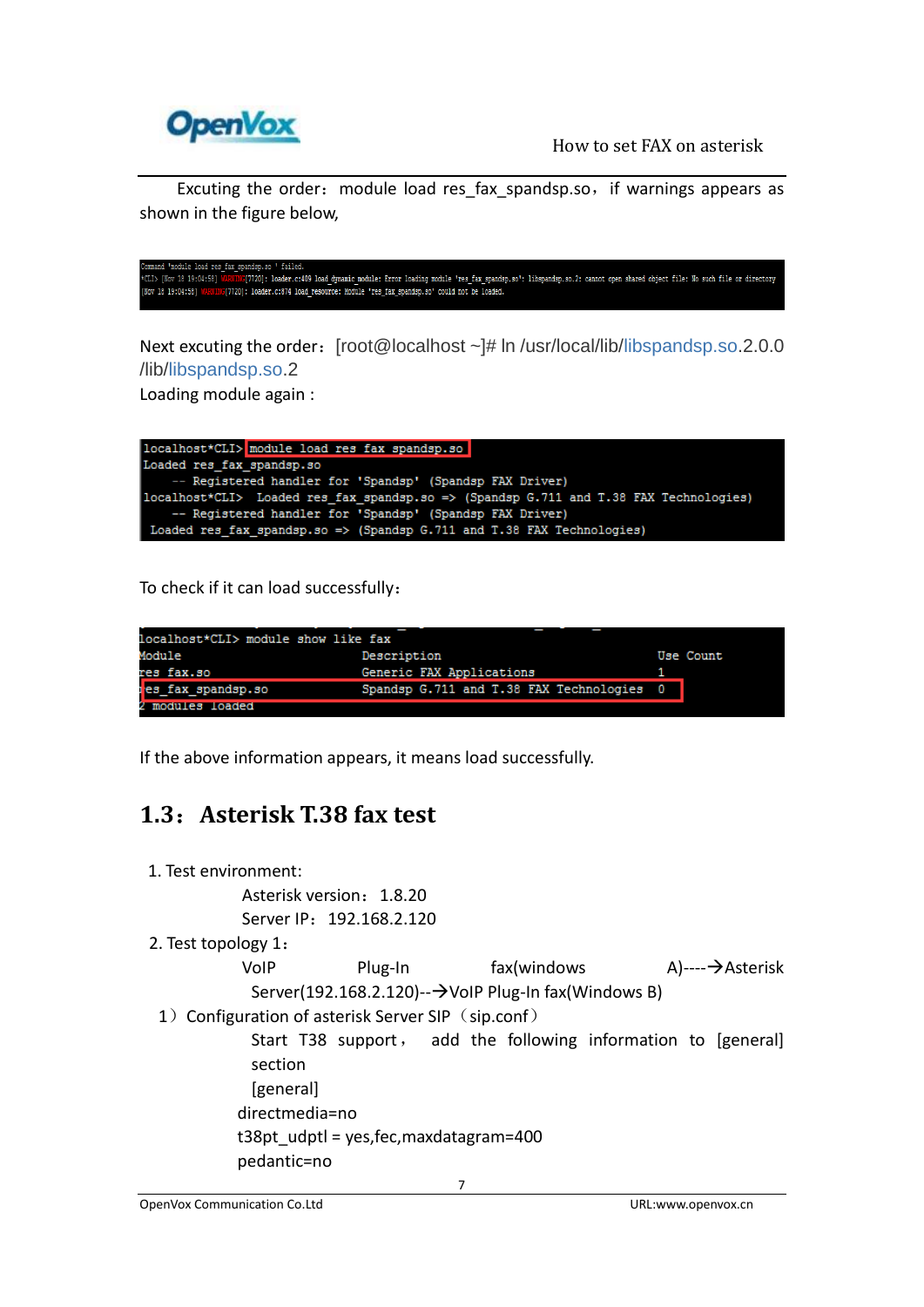

```
eral]
           =no
      udpt1 = yes, fec, 1datagram=400
t38pt
       i c=no
```
2) The follow is Configuring fax extension:



Notice: The method of extension configuration is register mode configuration, that means fax device is registered to the asterisk server, if need other docking mode, refer to the configuration diagram :

| [t38fax]              |
|-----------------------|
| type=peer             |
| context=Power-T.38-in |
| qualify=no            |
| defaultexpiry=900     |
| insecure=port, invite |
| host=sip.t38fax.com   |
| realm=sip.t38fax.com  |
| defaultuser=YOUR DID  |
| secret=YOUR PWORD     |

3) Configuring of dialing rules (/etc/asterisk/extensions.conf):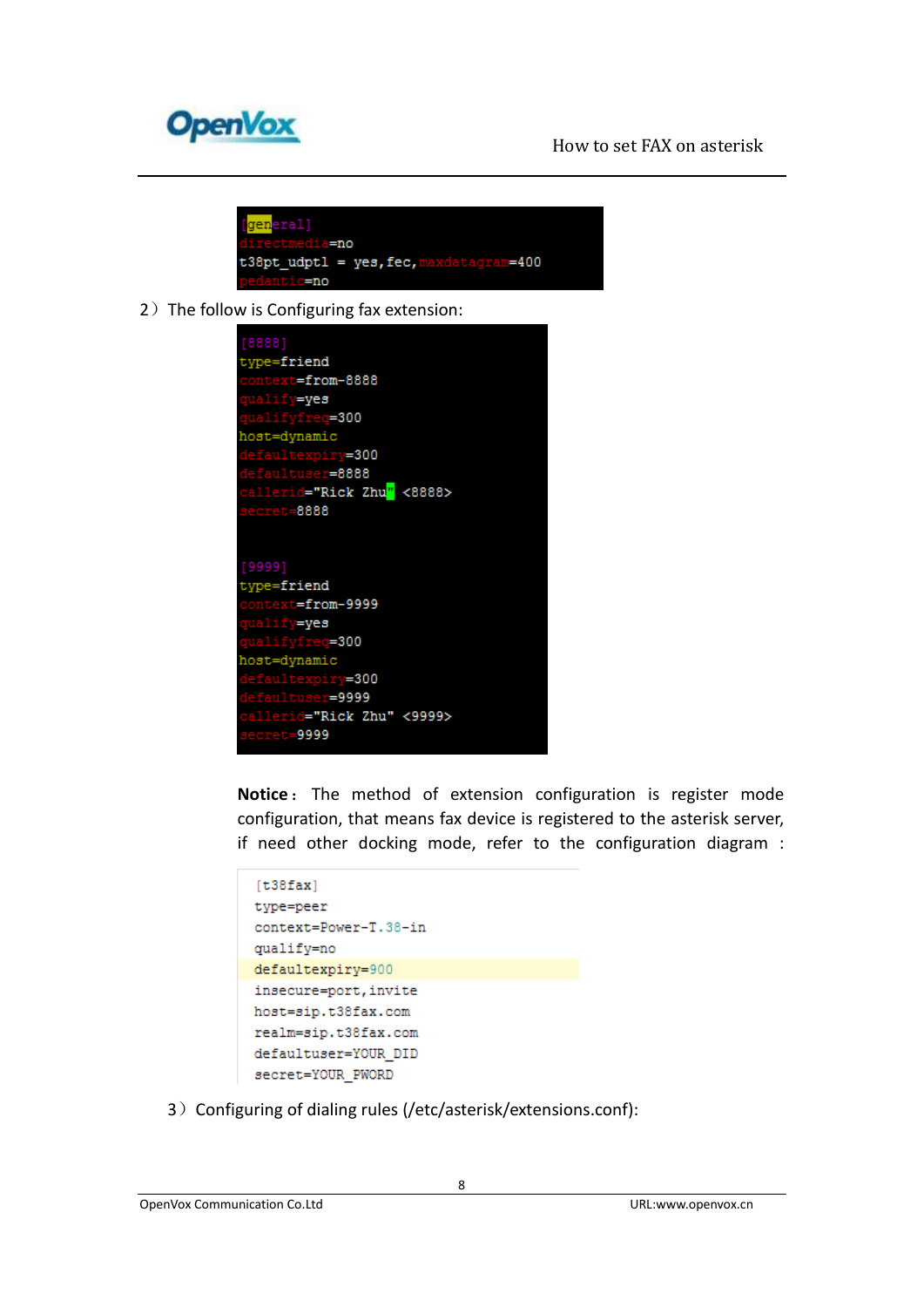



 The above shows all the configuration process is completed, you can start to test try to send a fax from windows A, check Windows B to confirm whether it can receive the fax.

- 4) Simple debugging methods and steps
- A:Check the status of fax extension butt

|  | As follow: sip show peers |
|--|---------------------------|
|--|---------------------------|

|               | centos58*CLI> sip show peers                                                  |    |              |                         |               |  |
|---------------|-------------------------------------------------------------------------------|----|--------------|-------------------------|---------------|--|
| Name/username | Host                                                                          |    |              | Dyn Forcerport ACL Port | Status        |  |
| 8888/8888     | 192.168.2.104                                                                 | D  | $\mathbf{N}$ | 5060                    | $OK$ $(7$ ms) |  |
| 9999/9999     | 192, 168, 2, 122                                                              | D. |              | 5060                    | OK(80 ms)     |  |
|               | 2 sip peers [Monitored: 2 online, 0 offline Unmonitored: 0 online, 0 offline] |    |              |                         |               |  |

- **Notice:** If detecting SIP docked incorrect, please check the setting of fax equipment and sip.conf configuration, you can view sip log to make sure what is the cause.
- B: The SIP log be shown on Appedix 1 (Appendix 1)
- 3. Test topology 2:

| VoIP | Plug-In                           | fax(windows | A)----→Asterisk |
|------|-----------------------------------|-------------|-----------------|
|      | Server(192.168.2.120)->save local |             |                 |

- 1) Sip settings can be configured according to Test 1
- 2) dialing rules configuration (/etc/asterisk/extensions.conf)



 Enter the storage directory, you can see the saved tif file, please check the results as follows: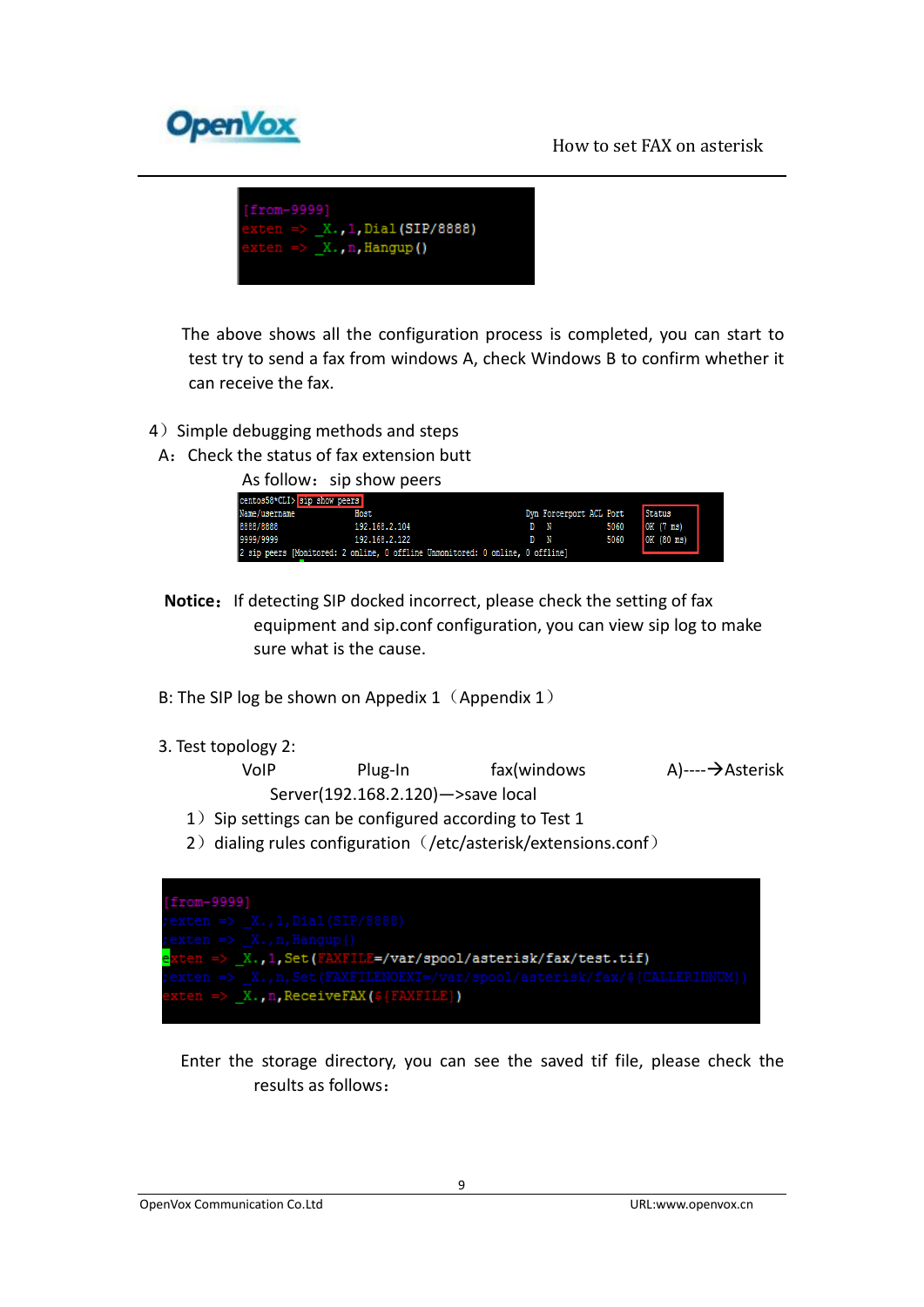



4. Test topology 3:

VoIP Plug-In fax(windows A)----- > Asterisk Server(192.168.2.120)->Send to Email

Please refer to the code.

notice: Store directory of AGI script is: /var/lib/asterisk/agi-bin

dialing rules:

/etc/asterisk/extensions.conf



AGI script: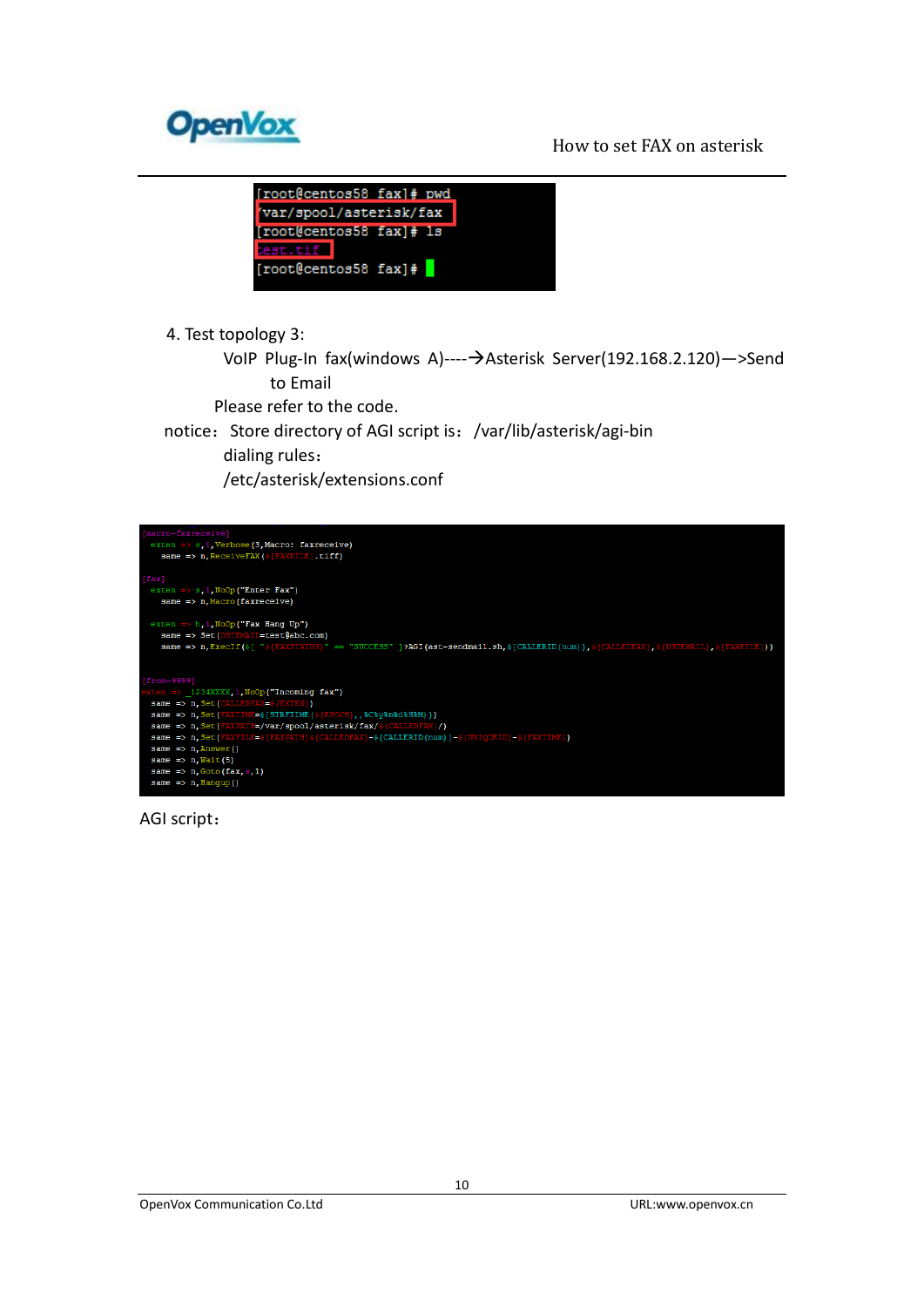

| $+1$ /bin/bash                                                                         |
|----------------------------------------------------------------------------------------|
| echo Received parameters \$1 \$2 \$3 \$4                                               |
| DATETIME='date +"%A %d %b %Y %H:%M"'                                                   |
| TXTPATH=/var/spool/asterisk/fax/txt/                                                   |
| TXTFILE=\$1 \$2 \$DATETIME.txt                                                         |
|                                                                                        |
| if $\lceil -a \rceil$ = 4. tiff $\lceil \cdot \rceil$ then                             |
|                                                                                        |
| PAGES=# (tiffinfo #4.tiff   grep "Page Number"   grep -c "P")                          |
| DT=\$(tiffinfo \$4.tiff   grep "Date" awk '{print \$2 " " \$3;exit;}')                 |
| echo Dear Sir/Madam, >\$TXTPATH\$TXTFILE                                               |
| echo >>\$TXTPATH\$TXTFILE                                                              |
| echo You have just received a new fax document. Details as follow:>>\$TXTPATH\$TXTFILE |
| echo >>\$TXTPATH\$TXTFILE                                                              |
| echo "From : "\$1>>\$TXTPATH\$TXTFILE                                                  |
| echo "To : "\$2>>\$TXTPATH\$TXTFILE                                                    |
| echo "Start : "\$DT>>\$TXTPATH\$TXTFILE                                                |
| echo "End : "\$DATETIME>>\$TXTPATH\$TXTFILE                                            |
| echo "Pages : "\$PAGES>>\$TXTPATH\$TXTFILE                                             |
| echo >>STXTPATHSTXTFILE                                                                |
| echo >>\$TXTPATH\$TXTFILE                                                              |
| /usr/bin/mutt -s "New Fax Received" \$3 -a \$4.tiff < \$TXTPATH\$TXTFILE               |
| else                                                                                   |
| echo "Not found"                                                                       |
|                                                                                        |
| fi                                                                                     |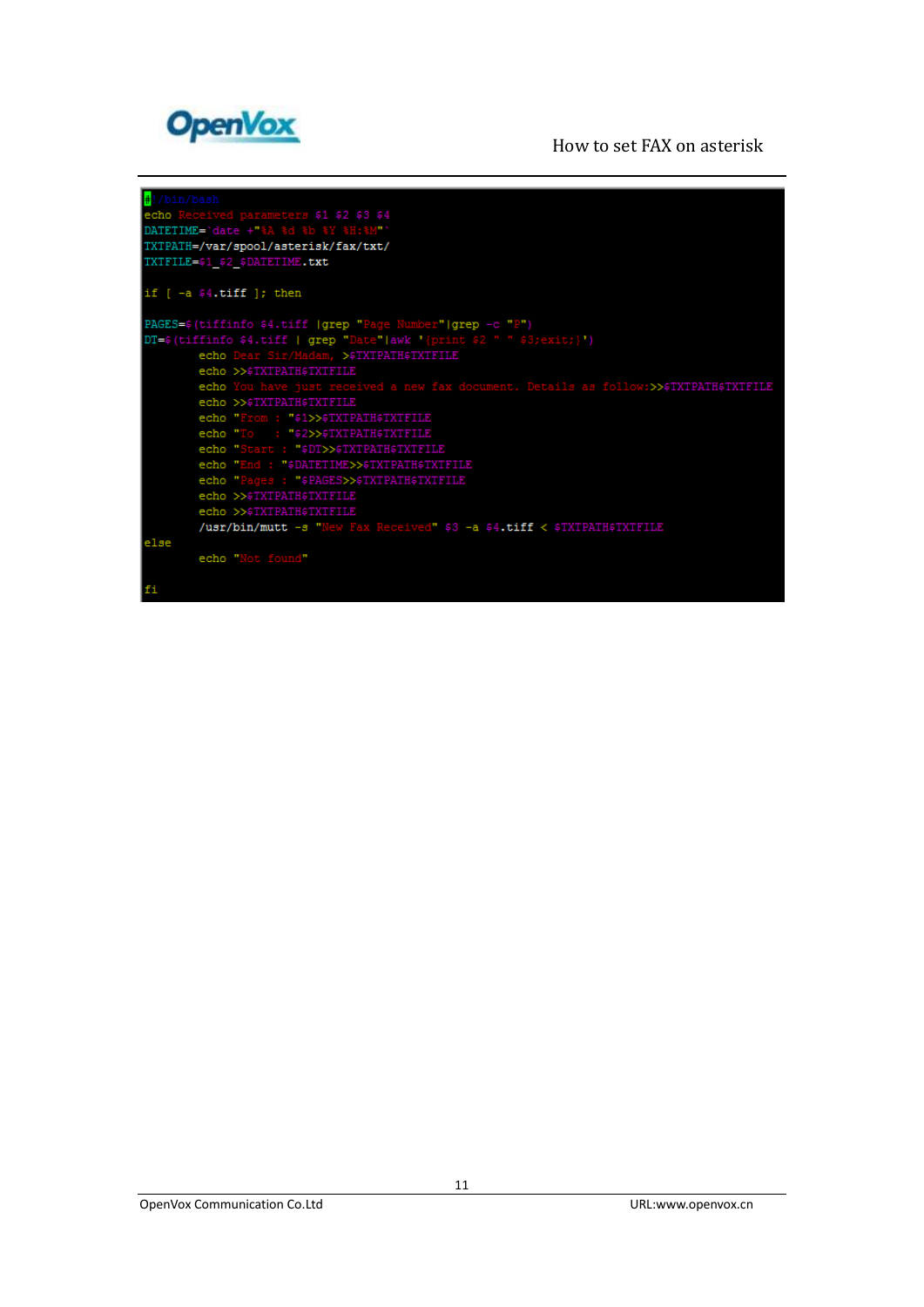<span id="page-11-0"></span>

## **Appendix 1**

<--- SIP read from UDP:192.168.2.122:5060 ---> INVITE sip:12345@192.168.2.120 SIP/2.0 Via: SIP/2.0/UDP 192.168.2.122:5060;branch=z9hG4bK103A From: IPFax <sip:9999@192.168.2.122>;tag=IPF\_PORT\_0001\_1039 To: <sip:12345@192.168.2.120> Call-ID: 21ab6b53-9ac2-4a30-83d5-15178d8a6e54@192.168.2.122 CSeq: 1 INVITE Max-Forwards: 70 Contact: <sip:9999@192.168.2.122:5060> User-Agent: Net Satisfaxtion/IP\_FAX-9.0.6194.732 Allow: INVITE, ACK, BYE, CANCEL, REFER, NOTIFY Content-Type: application/sdp Content-Length: 166

 $v=0$ o=IPFax 0 0 IN IP4 192.168.2.122 s=SIP Fax Call i=IPFax c=IN IP4 192.168.2.122  $t=0.0$ m=audio 49156 RTP/AVP 0 a=rtpmap:0 PCMU/8000 a=ptime:20 a=sendrecv

<-------------> --- (12 headers 10 lines) --- Sending to 192.168.2.122:5060 (NAT) Using INVITE request as basis request -21ab6b53-9ac2-4a30-83d5-15178d8a6e54@192.168.2.122 Found peer '9999' for '9999' from 192.168.2.122:5060

<--- Reliably Transmitting (NAT) to 192.168.2.122:5060 ---> SIP/2.0 401 Unauthorized Via: SIP/2.0/UDP 192.168.2.122:5060;branch=z9hG4bK103A;received=192.168.2.122;rport=5060 From: IPFax <sip:9999@192.168.2.122>;tag=IPF\_PORT\_0001\_1039 To: <sip:12345@192.168.2.120>;tag=as1b2ffbb3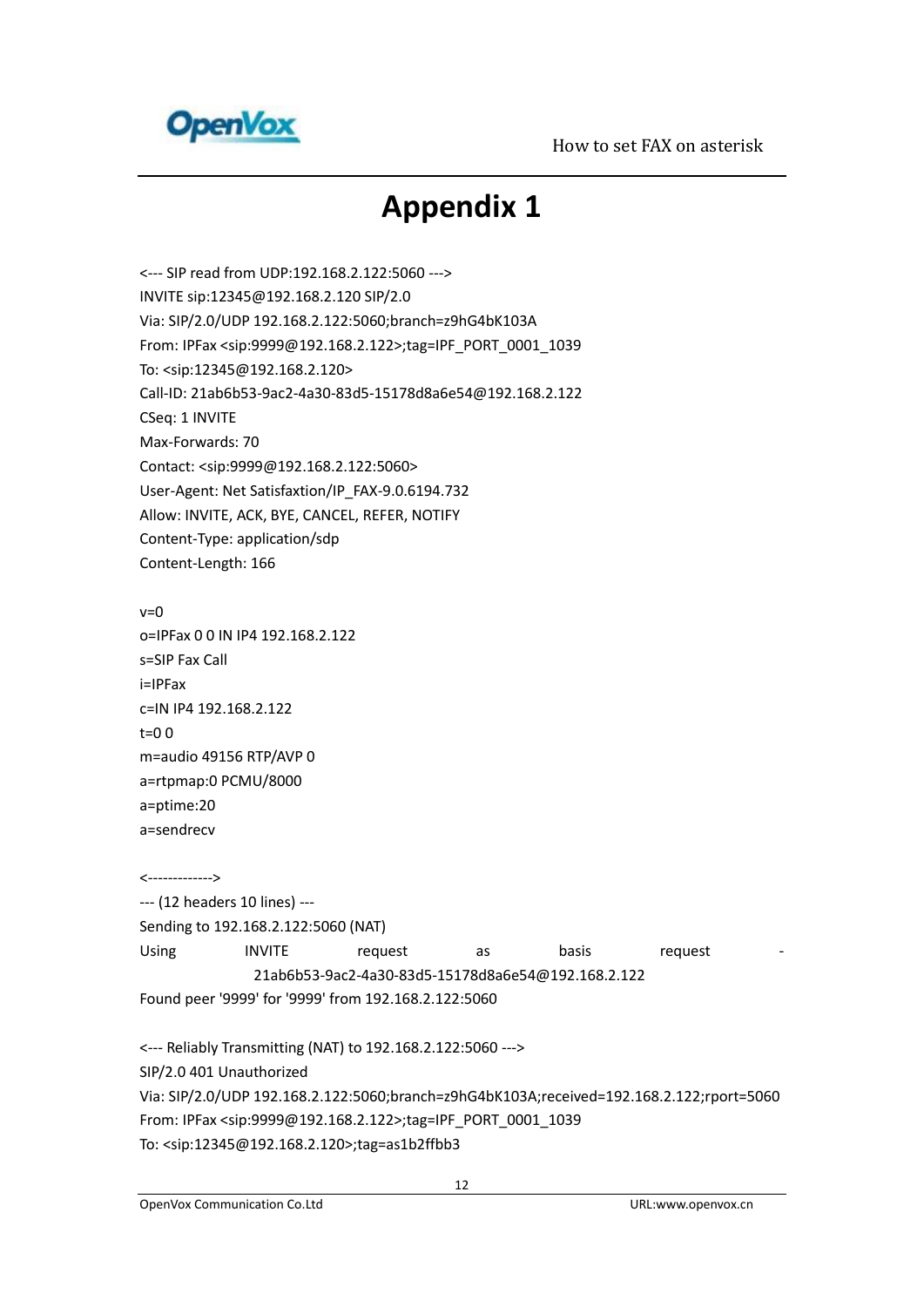

Call-ID: 21ab6b53-9ac2-4a30-83d5-15178d8a6e54@192.168.2.122 CSeq: 1 INVITE Server: Asterisk PBX 1.8.20.0 Allow: INVITE, ACK, CANCEL, OPTIONS, BYE, REFER, SUBSCRIBE, NOTIFY, INFO, PUBLISH Supported: replaces, timer WWW-Authenticate: Digest algorithm=MD5, realm="asterisk", nonce="61718f5c" Content-Length: 0

<------------>

Scheduling destruction of SIP dialog '21ab6b53-9ac2-4a30-83d5-15178d8a6e54@192.168.2.122' in 6400 ms (Method: INVITE)

<--- SIP read from UDP:192.168.2.122:5060 ---> ACK sip:12345@192.168.2.120 SIP/2.0 Via: SIP/2.0/UDP 192.168.2.122:5060;branch=z9hG4bK103A;received=192.168.2.122;rport=5060 From: IPFax <sip:9999@192.168.2.122>;tag=IPF\_PORT\_0001\_1039 To: <sip:12345@192.168.2.120>;tag=as1b2ffbb3 Call-ID: 21ab6b53-9ac2-4a30-83d5-15178d8a6e54@192.168.2.122 CSeq: 1 ACK Max-Forwards: 70 User-Agent: Net Satisfaxtion/IP\_FAX-9.0.6194.732 Content-Length: 0

<------------->

--- (9 headers 0 lines) ---

| <--- SIP read from UDP:192.168.2.122:5060 --->                                                                               |
|------------------------------------------------------------------------------------------------------------------------------|
| INVITE sip:12345@192.168.2.120 SIP/2.0                                                                                       |
| Via: SIP/2.0/UDP 192.168.2.122:5060;branch=z9hG4bK103B                                                                       |
| From: IPFax <sip:9999@192.168.2.122>;tag=IPF PORT 0001 1039</sip:9999@192.168.2.122>                                         |
| To: <sip:12345@192.168.2.120></sip:12345@192.168.2.120>                                                                      |
| Call-ID: 21ab6b53-9ac2-4a30-83d5-15178d8a6e54@192.168.2.122                                                                  |
| CSeq: 2 INVITE                                                                                                               |
| Max-Forwards: 70                                                                                                             |
| Contact: <sip:9999@192.168.2.122:5060></sip:9999@192.168.2.122:5060>                                                         |
| User-Agent: Net Satisfaxtion/IP FAX-9.0.6194.732                                                                             |
| Authorization:<br><b>Digest</b>                                                                                              |
| username="9999",realm="asterisk",nonce="61718f5c",opaque="",uri="sip:1234                                                    |
| $\sim$ 400 400 $\sim$ 10 $\sim$ 11 0 $\sim$ 1004 00 $\sim$ 110 $\sim$ 70 $\sim$ 110 $\sim$ 110 $\sim$ 110 $\sim$ 1110 $\sim$ |

5@192.168.2.120",response="0adbec0fcd891ec00f71ebd3a573d78d"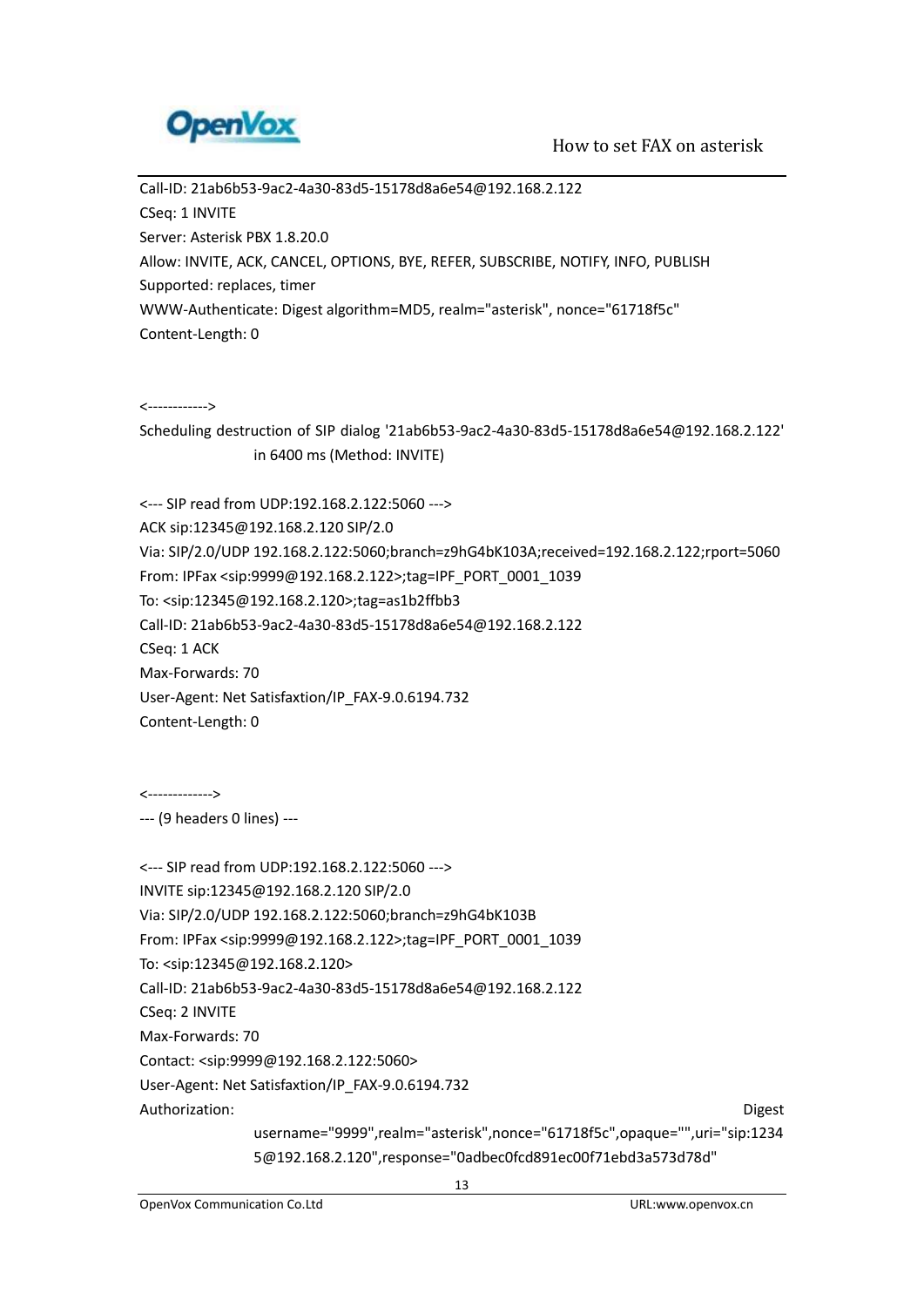

Authorization: Digest and Digest and Digest and Digest and Digest and Digest and Digest and Digest and Digest username="9999",realm="asterisk",nonce="61718f5c",opaque="",uri="sip:1234 5@192.168.2.120",response="0adbec0fcd891ec00f71ebd3a573d78d" Allow: INVITE, ACK, BYE, CANCEL, REFER, NOTIFY Content-Type: application/sdp Content-Length: 166  $v=0$ o=IPFax 0 0 IN IP4 192.168.2.122 s=SIP Fax Call i=IPFax c=IN IP4 192.168.2.122 t=0 0 m=audio 49156 RTP/AVP 0 a=rtpmap:0 PCMU/8000 a=ptime:20 a=sendrecv <-------------> --- (14 headers 10 lines) --- Sending to 192.168.2.122:5060 (NAT) Using INVITE request as basis request -21ab6b53-9ac2-4a30-83d5-15178d8a6e54@192.168.2.122 Found peer '9999' for '9999' from 192.168.2.122:5060 == Using SIP RTP CoS mark 5 Found RTP audio format 0 Found audio description format PCMU for ID 0 Capabilities: us - 0x80000008000e (gsm|ulaw|alaw|h263|testlaw), peer - audio=0x4 (ulaw)/video=0x0 (nothing)/text=0x0 (nothing), combined - 0x4 (ulaw) Non-codec capabilities (dtmf): us - 0x1 (telephone-event|), peer - 0x0 (nothing), combined - 0x0 (nothing) Peer audio RTP is at port 192.168.2.122:49156 Looking for 12345 in from-9999 (domain 192.168.2.120) list\_route: hop: <sip:9999@192.168.2.122:5060> <--- Transmitting (NAT) to 192.168.2.122:5060 ---> SIP/2.0 100 Trying Via: SIP/2.0/UDP 192.168.2.122:5060;branch=z9hG4bK103B;received=192.168.2.122;rport=5060 From: IPFax <sip:9999@192.168.2.122>;tag=IPF\_PORT\_0001\_1039 To: <sip:12345@192.168.2.120> Call-ID: 21ab6b53-9ac2-4a30-83d5-15178d8a6e54@192.168.2.122

14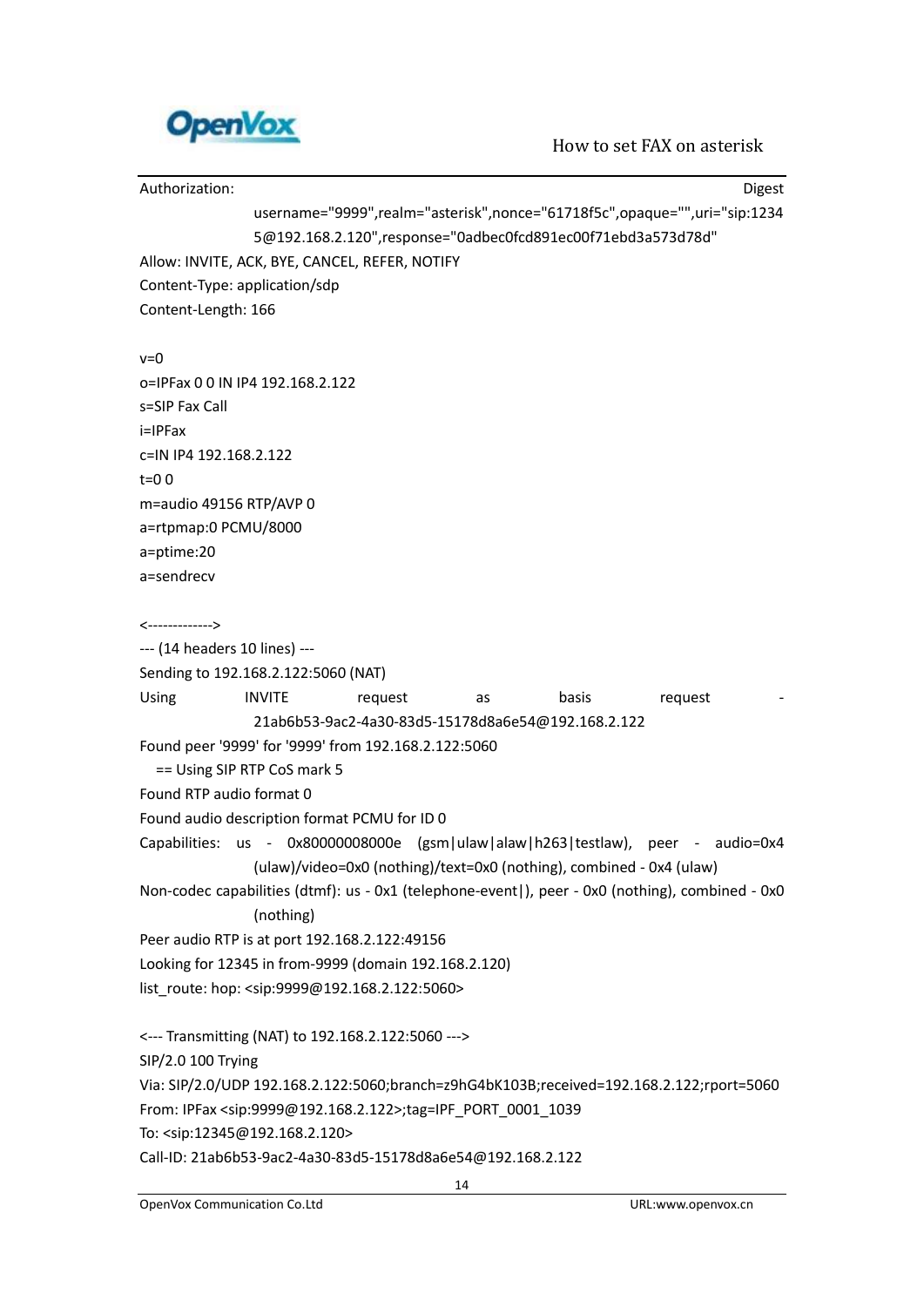

CSeq: 2 INVITE Server: Asterisk PBX 1.8.20.0 Allow: INVITE, ACK, CANCEL, OPTIONS, BYE, REFER, SUBSCRIBE, NOTIFY, INFO, PUBLISH Supported: replaces, timer Contact: <sip:12345@192.168.2.120:5060> Content-Length: 0

<------------>

 -- Executing [12345@from-9999:1] Dial("SIP/9999-00000000", "SIP/8888") in new stack == Using SIP RTP CoS mark 5 Audio is at 17234 Adding codec 0x4 (ulaw) to SDP Adding codec 0x2 (gsm) to SDP Adding codec 0x8 (alaw) to SDP Adding codec 0x800000000000 (testlaw) to SDP Adding non-codec 0x1 (telephone-event) to SDP Reliably Transmitting (NAT) to 192.168.2.104:5060: INVITE sip:8888@192.168.2.104:5060 SIP/2.0 Via: SIP/2.0/UDP 192.168.2.120:5060;branch=z9hG4bK44c72049;rport Max-Forwards: 70 From: "John Doe" <sip:9999@192.168.2.120>;tag=as3486268c To: <sip:8888@192.168.2.104:5060> Contact: <sip:9999@192.168.2.120:5060> Call-ID: 4a0ac7fa0857b4c2249f84bd5c4a6cc9@192.168.2.120:5060 CSeq: 102 INVITE User-Agent: Asterisk PBX 1.8.20.0 Date: Sun, 01 Jan 2012 05:10:31 GMT Allow: INVITE, ACK, CANCEL, OPTIONS, BYE, REFER, SUBSCRIBE, NOTIFY, INFO, PUBLISH Supported: replaces, timer Content-Type: application/sdp Content-Length: 286  $v=0$ o=root 1161657757 1161657757 IN IP4 192.168.2.120 s=Asterisk PBX 1.8.20.0 c=IN IP4 192.168.2.120 t=0 0

m=audio 17234 RTP/AVP 0 3 8 101 a=rtpmap:0 PCMU/8000

a=rtpmap:3 GSM/8000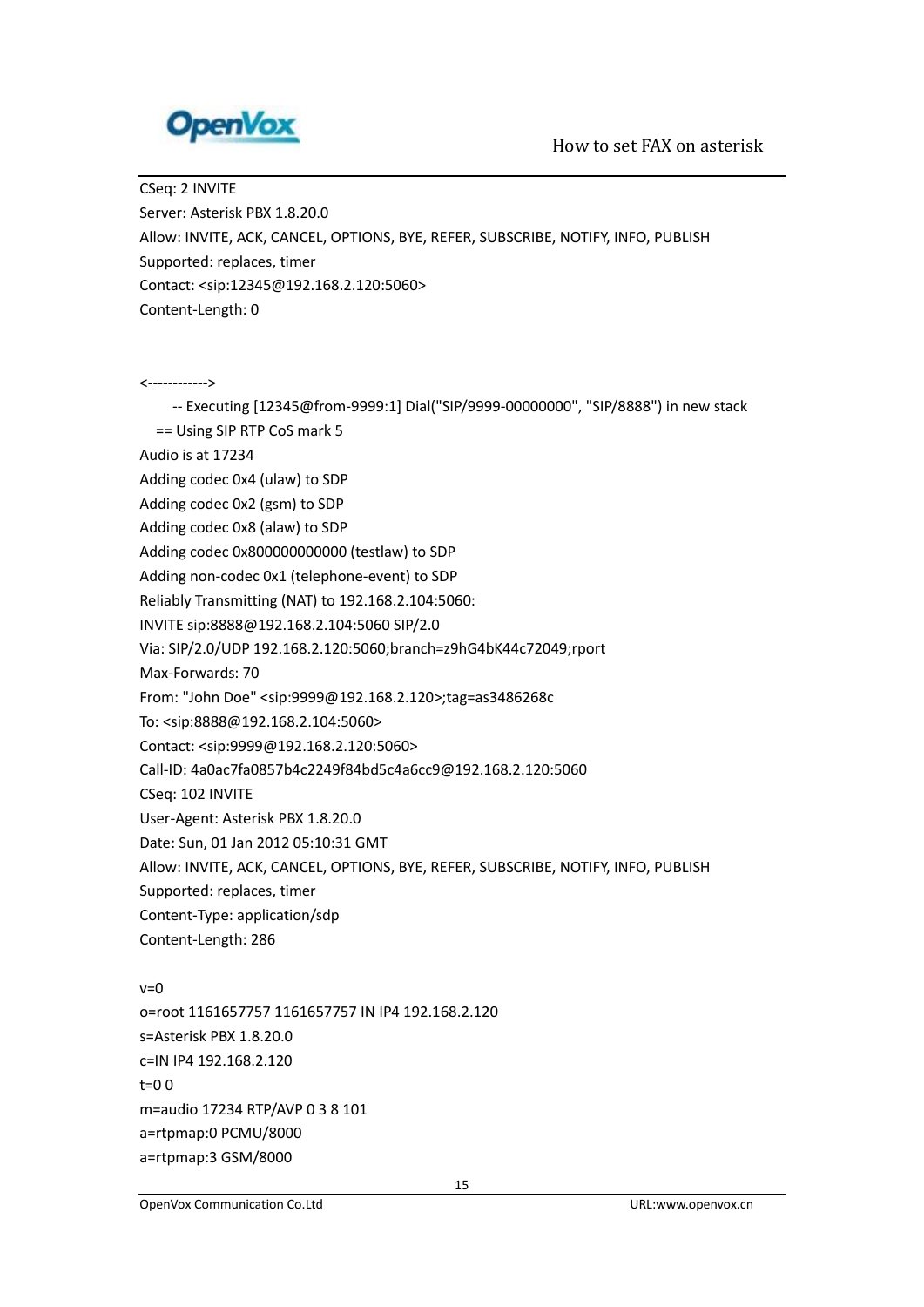

a=rtpmap:8 PCMA/8000 a=rtpmap:101 telephone-event/8000 a=fmtp:101 0-16 a=ptime:20 a=sendrecv

---

-- Called SIP/8888

<--- SIP read from UDP:192.168.2.104:5060 ---> SIP/2.0 180 Ringing Via: SIP/2.0/UDP 192.168.2.120:5060;branch=z9hG4bK44c72049;rport From: "John Doe" <sip:9999@192.168.2.120>;tag=as3486268c To: <sip:8888@192.168.2.104:5060>;tag=IPF\_PORT\_0002\_1011 Call-ID: 4a0ac7fa0857b4c2249f84bd5c4a6cc9@192.168.2.120:5060 CSeq: 102 INVITE Contact: <sip:8888@192.168.2.104:5060> User-Agent: Net Satisfaxtion/IP\_FAX-9.0.6194.732 Content-Length: 0

<------------->

--- (9 headers 0 lines) ---

list\_route: hop: <sip:8888@192.168.2.104:5060>

-- SIP/8888-00000001 is ringing

<--- Transmitting (NAT) to 192.168.2.122:5060 --->

SIP/2.0 180 Ringing

Via: SIP/2.0/UDP 192.168.2.122:5060;branch=z9hG4bK103B;received=192.168.2.122;rport=5060

From: IPFax <sip:9999@192.168.2.122>;tag=IPF\_PORT\_0001\_1039

To: <sip:12345@192.168.2.120>;tag=as18b7c96f

Call-ID: 21ab6b53-9ac2-4a30-83d5-15178d8a6e54@192.168.2.122

CSeq: 2 INVITE

Server: Asterisk PBX 1.8.20.0

Allow: INVITE, ACK, CANCEL, OPTIONS, BYE, REFER, SUBSCRIBE, NOTIFY, INFO, PUBLISH

Supported: replaces, timer

Contact: <sip:12345@192.168.2.120:5060>

Content-Length: 0

<------------>

OpenVox Communication Co.Ltd URL:www.openvox.cn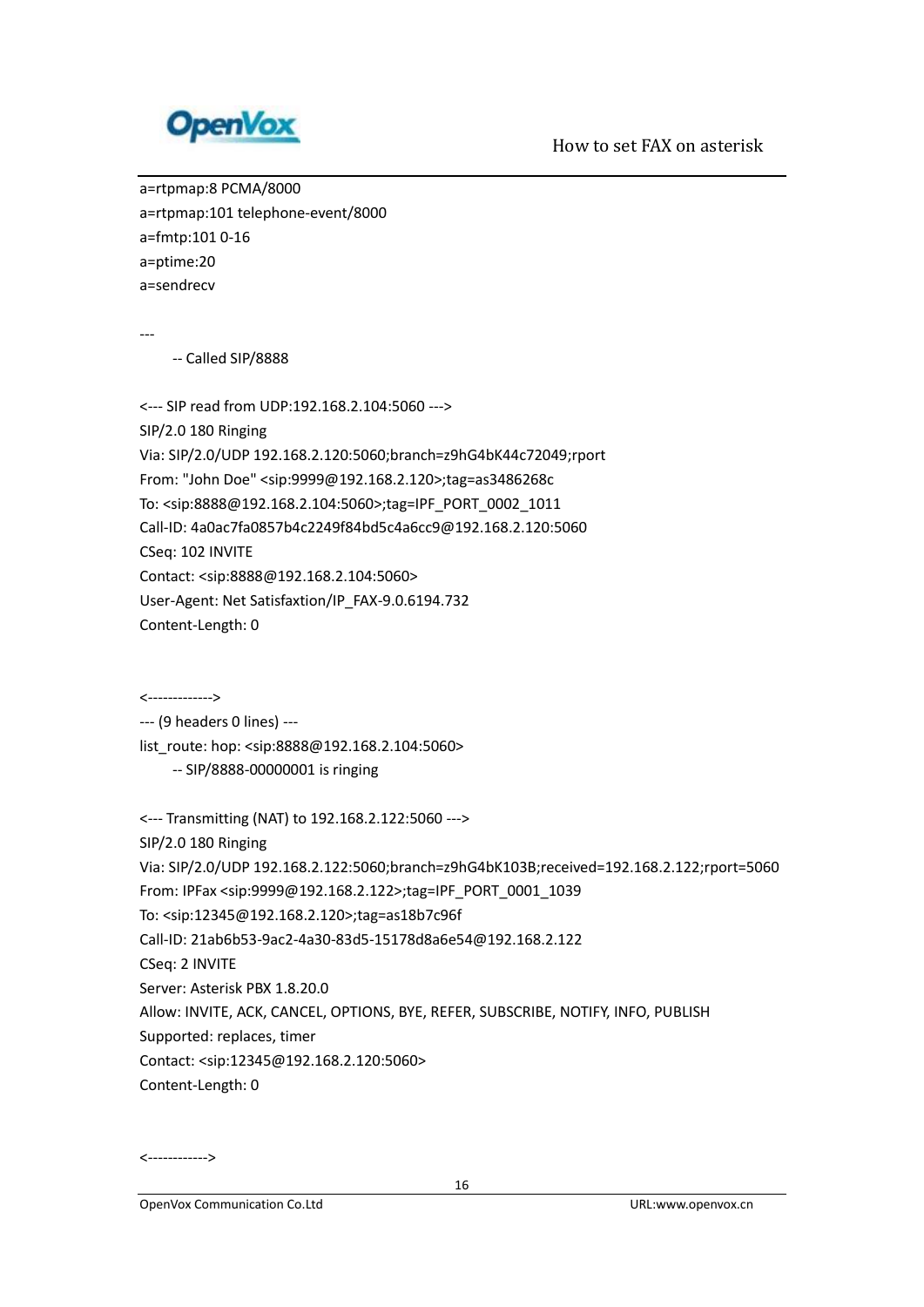

<--- SIP read from UDP:192.168.2.104:5060 ---> SIP/2.0 200 OK Via: SIP/2.0/UDP 192.168.2.120:5060;branch=z9hG4bK44c72049;rport From: "John Doe" <sip:9999@192.168.2.120>;tag=as3486268c To: <sip:8888@192.168.2.104:5060>;tag=IPF\_PORT\_0002\_1011 Call-ID: 4a0ac7fa0857b4c2249f84bd5c4a6cc9@192.168.2.120:5060 CSeq: 102 INVITE Contact: <sip:8888@192.168.2.104:5060> User-Agent: Net Satisfaxtion/IP\_FAX-9.0.6194.732 Allow: INVITE, ACK, BYE, CANCEL, REFER, NOTIFY Content-Type: application/sdp Content-Length: 166

 $v=0$ o=IPFax 0 0 IN IP4 192.168.2.104 s=SIP Fax Call i=IPFax c=IN IP4 192.168.2.104  $t=0$  0 m=audio 49158 RTP/AVP 0 a=rtpmap:0 PCMU/8000 a=ptime:20 a=sendrecv

<------------->

--- (11 headers 10 lines) ---

Found RTP audio format 0

Found audio description format PCMU for ID 0

Capabilities: us - 0x80000008000e (gsm|ulaw|alaw|h263|testlaw), peer - audio=0x4 (ulaw)/video=0x0 (nothing)/text=0x0 (nothing), combined - 0x4 (ulaw)

Non-codec capabilities (dtmf): us - 0x1 (telephone-event|), peer - 0x0 (nothing), combined - 0x0 (nothing)

Peer audio RTP is at port 192.168.2.104:49158

list\_route: hop: <sip:8888@192.168.2.104:5060>

set\_destination: Parsing <sip:8888@192.168.2.104:5060> for address/port to send to

set\_destination: set destination to 192.168.2.104:5060

Transmitting (NAT) to 192.168.2.104:5060:

ACK sip:8888@192.168.2.104:5060 SIP/2.0

```
Via: SIP/2.0/UDP 192.168.2.120:5060;branch=z9hG4bK288cfa0c;rport
```
Max-Forwards: 70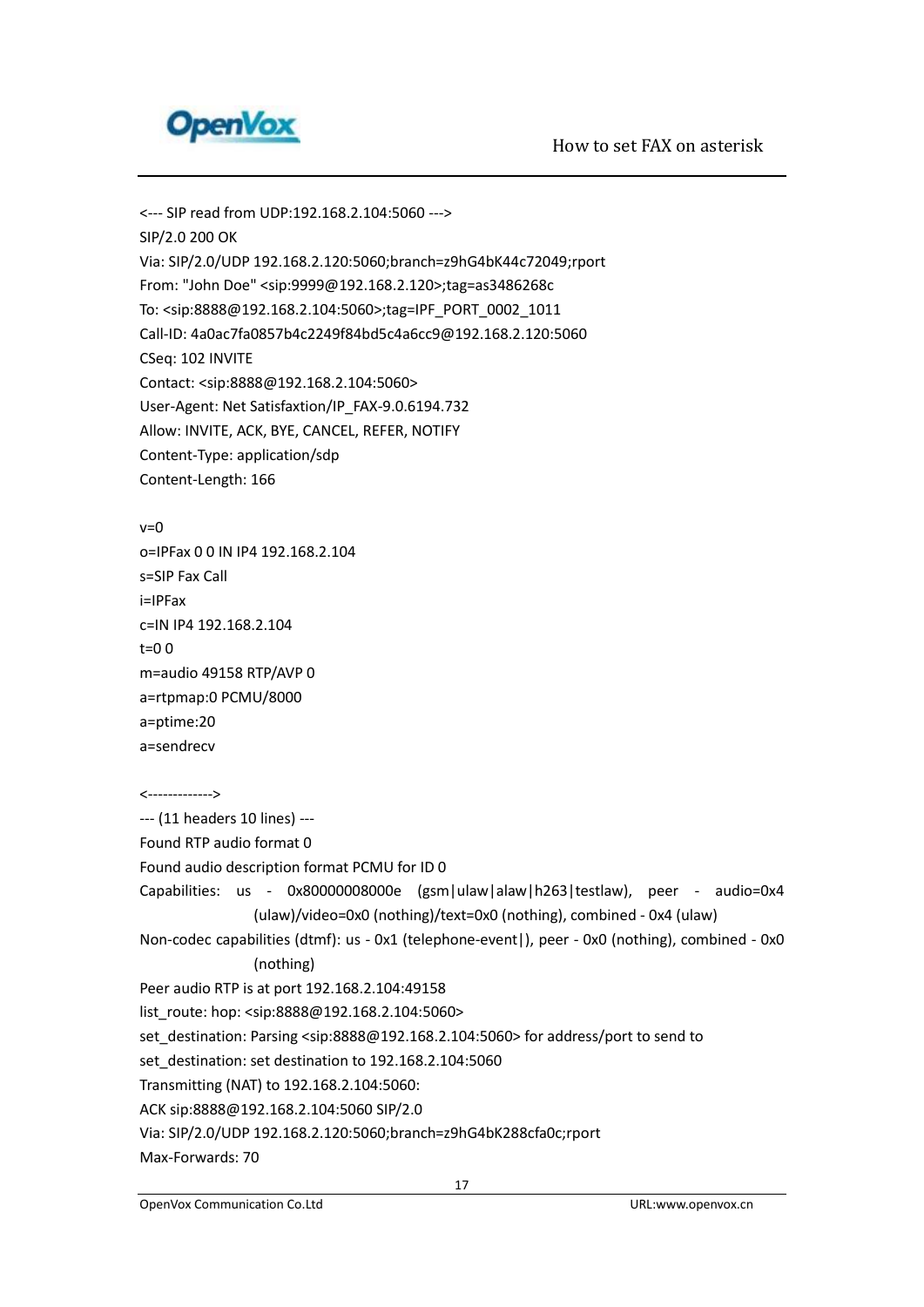

From: "John Doe" <sip:9999@192.168.2.120>;tag=as3486268c To: <sip:8888@192.168.2.104:5060>;tag=IPF\_PORT\_0002\_1011 Contact: <sip:9999@192.168.2.120:5060> Call-ID: 4a0ac7fa0857b4c2249f84bd5c4a6cc9@192.168.2.120:5060 CSeq: 102 ACK User-Agent: Asterisk PBX 1.8.20.0 Content-Length: 0 --- -- SIP/8888-00000001 answered SIP/9999-00000000 Audio is at 19842 Adding codec 0x4 (ulaw) to SDP <--- Reliably Transmitting (NAT) to 192.168.2.122:5060 ---> SIP/2.0 200 OK Via: SIP/2.0/UDP 192.168.2.122:5060;branch=z9hG4bK103B;received=192.168.2.122;rport=5060 From: IPFax <sip:9999@192.168.2.122>;tag=IPF\_PORT\_0001\_1039 To: <sip:12345@192.168.2.120>;tag=as18b7c96f Call-ID: 21ab6b53-9ac2-4a30-83d5-15178d8a6e54@192.168.2.122 CSeq: 2 INVITE Server: Asterisk PBX 1.8.20.0 Allow: INVITE, ACK, CANCEL, OPTIONS, BYE, REFER, SUBSCRIBE, NOTIFY, INFO, PUBLISH Supported: replaces, timer Contact: <sip:12345@192.168.2.120:5060> Content-Type: application/sdp Content-Length: 181  $v=0$ o=root 658791135 658791135 IN IP4 192.168.2.120

s=Asterisk PBX 1.8.20.0 c=IN IP4 192.168.2.120  $t=0.0$ m=audio 19842 RTP/AVP 0 a=rtpmap:0 PCMU/8000 a=ptime:20 a=sendrecv

<------------>

-- Locally bridging SIP/9999-00000000 and SIP/8888-00000001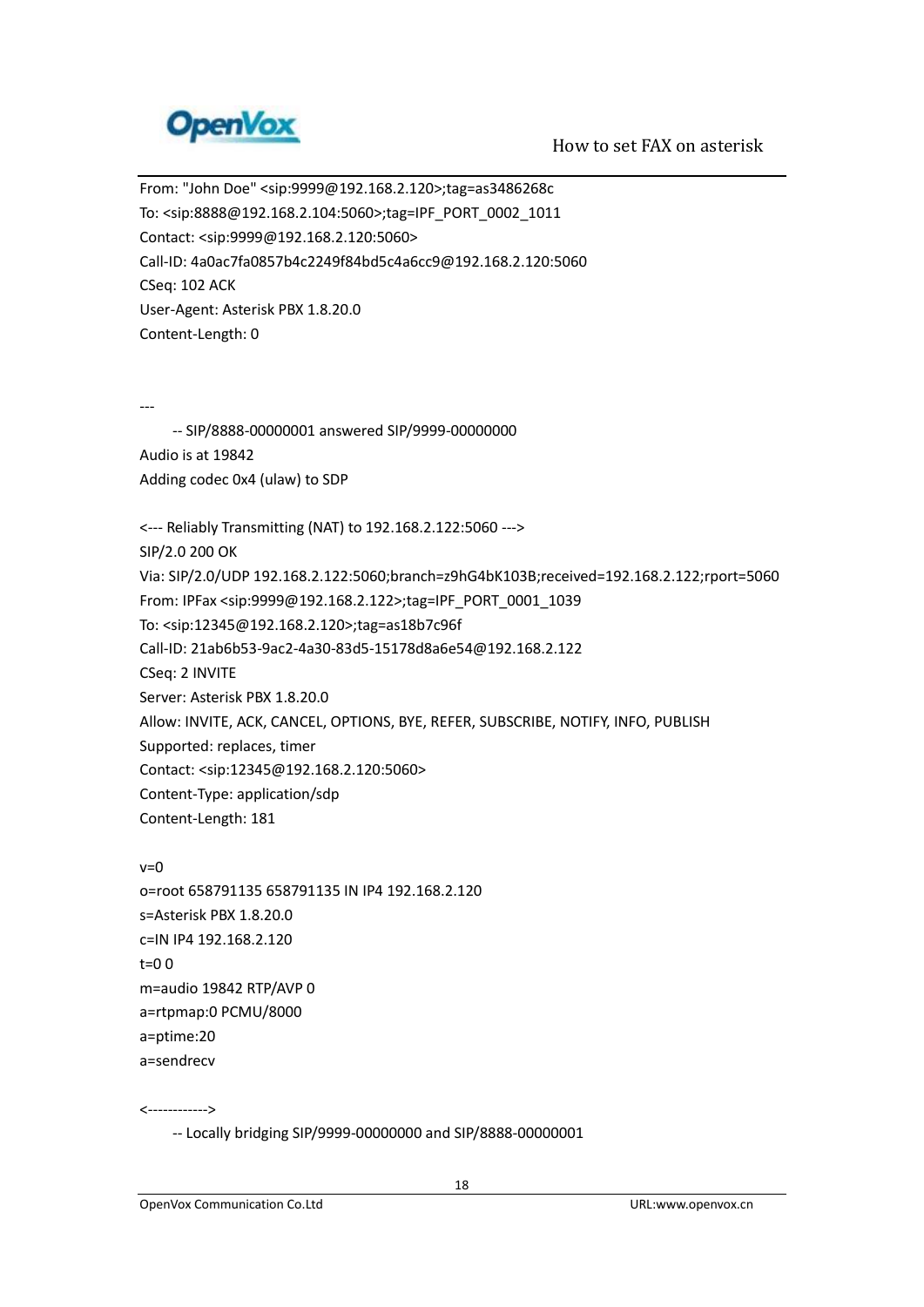

<--- SIP read from UDP:192.168.2.122:5060 ---> ACK sip:12345@192.168.2.120:5060 SIP/2.0 Via: SIP/2.0/UDP 192.168.2.122:5060;branch=z9hG4bK103C From: IPFax <sip:9999@192.168.2.122>;tag=IPF\_PORT\_0001\_1039 To: <sip:12345@192.168.2.120>;tag=as18b7c96f Call-ID: 21ab6b53-9ac2-4a30-83d5-15178d8a6e54@192.168.2.122 CSeq: 2 ACK Max-Forwards: 70 User-Agent: Net Satisfaxtion/IP\_FAX-9.0.6194.732 Authorization: Digest username="9999",realm="asterisk",nonce="61718f5c",opaque="",uri="sip:1234 5@192.168.2.120",response="0adbec0fcd891ec00f71ebd3a573d78d"

Content-Length: 0

<------------->

--- (10 headers 0 lines) ---

<--- SIP read from UDP:192.168.2.104:5060 ---> INVITE sip:9999@192.168.2.120:5060 SIP/2.0 Via: SIP/2.0/UDP 192.168.2.104:5060;branch=z9hG4bK1012 From: <sip:8888@192.168.2.104:5060>;tag=IPF\_PORT\_0002\_1011 To: "John Doe" <sip:9999@192.168.2.120>;tag=as3486268c Call-ID: 4a0ac7fa0857b4c2249f84bd5c4a6cc9@192.168.2.120:5060 CSeq: 103 INVITE Max-Forwards: 70 Contact: <sip:8888@192.168.2.104:5060> User-Agent: Net Satisfaxtion/IP\_FAX-9.0.6194.732 Supported: timer,replaces,billing,presence,\* Allow: INVITE, ACK, BYE, CANCEL, REFER, NOTIFY Content-Type: application/sdp Content-Length: 359

 $v=0$ o=IPFax 0 1 IN IP4 192.168.2.104 s=SIP Fax Call i=IPFax c=IN IP4 192.168.2.104 t=0 0 m=image 49154 udptl t38 a=T38FaxVersion:0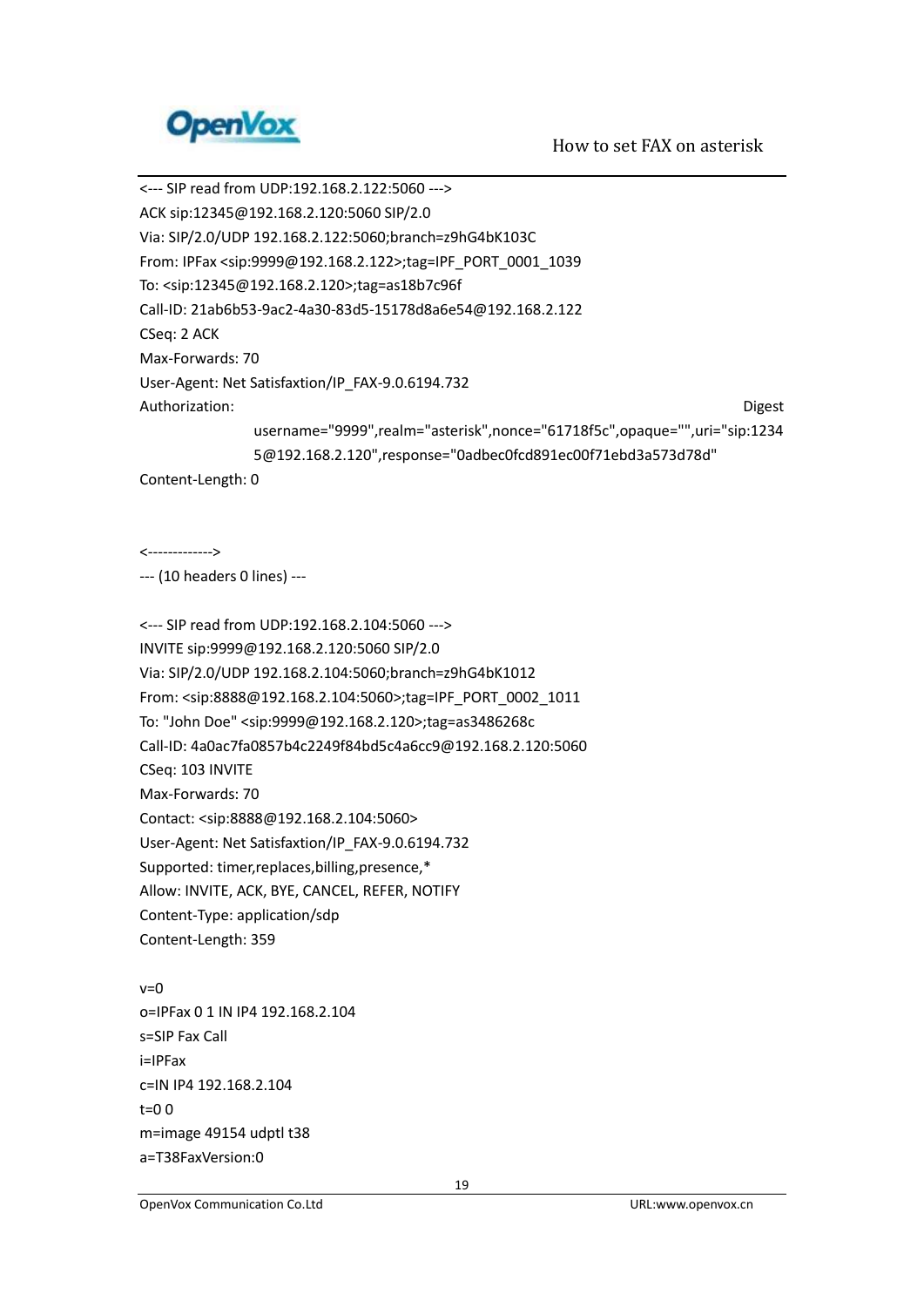

a=T38MaxBitRate:14400

a=T38FaxRateManagement:transferredTCF

a=T38FaxMaxBuffer:200

a=T38FaxMaxDatagram:72

a=T38FaxFillBitRemoval:0

a=T38FaxTranscodingMMR:0

a=T38FaxTranscodingJBIG:0

a=T38FaxUdpEC:t38UDPRedundancy

<------------->

--- (13 headers 16 lines) ---

Sending to 192.168.2.104:5060 (NAT)

== Using UDPTL CoS mark 5

Got T.38 offer in SDP in dialog 4a0ac7fa0857b4c2249f84bd5c4a6cc9@192.168.2.120:5060

Capabilities: us - 0x80000008000e (gsm|ulaw|alaw|h263|testlaw), peer - audio=0x0 (nothing)/video=0x0 (nothing)/text=0x0 (nothing), combined - 0x0 (nothing)

Non-codec capabilities (dtmf): us - 0x1 (telephone-event|), peer - 0x0 (nothing), combined - 0x0 (nothing)

Got T.38 Re-invite without audio. Keeping RTP active during T.38 session.

<--- Transmitting (NAT) to 192.168.2.104:5060 --->

SIP/2.0 100 Trying

Via: SIP/2.0/UDP 192.168.2.104:5060;branch=z9hG4bK1012;received=192.168.2.104;rport=5060 From: <sip:8888@192.168.2.104:5060>;tag=IPF\_PORT\_0002\_1011

To: "John Doe" <sip:9999@192.168.2.120>;tag=as3486268c

Call-ID: 4a0ac7fa0857b4c2249f84bd5c4a6cc9@192.168.2.120:5060

CSeq: 103 INVITE

Server: Asterisk PBX 1.8.20.0

Allow: INVITE, ACK, CANCEL, OPTIONS, BYE, REFER, SUBSCRIBE, NOTIFY, INFO, PUBLISH

Supported: replaces, timer

Contact: <sip:9999@192.168.2.120:5060>

Content-Length: 0

<------------>

== Using UDPTL CoS mark 5

set\_destination: Parsing <sip:9999@192.168.2.122:5060> for address/port to send to

set\_destination: set destination to 192.168.2.122:5060

Reliably Transmitting (NAT) to 192.168.2.122:5060:

INVITE sip:9999@192.168.2.122:5060 SIP/2.0

Via: SIP/2.0/UDP 192.168.2.120:5060;branch=z9hG4bK28f3d8ca;rport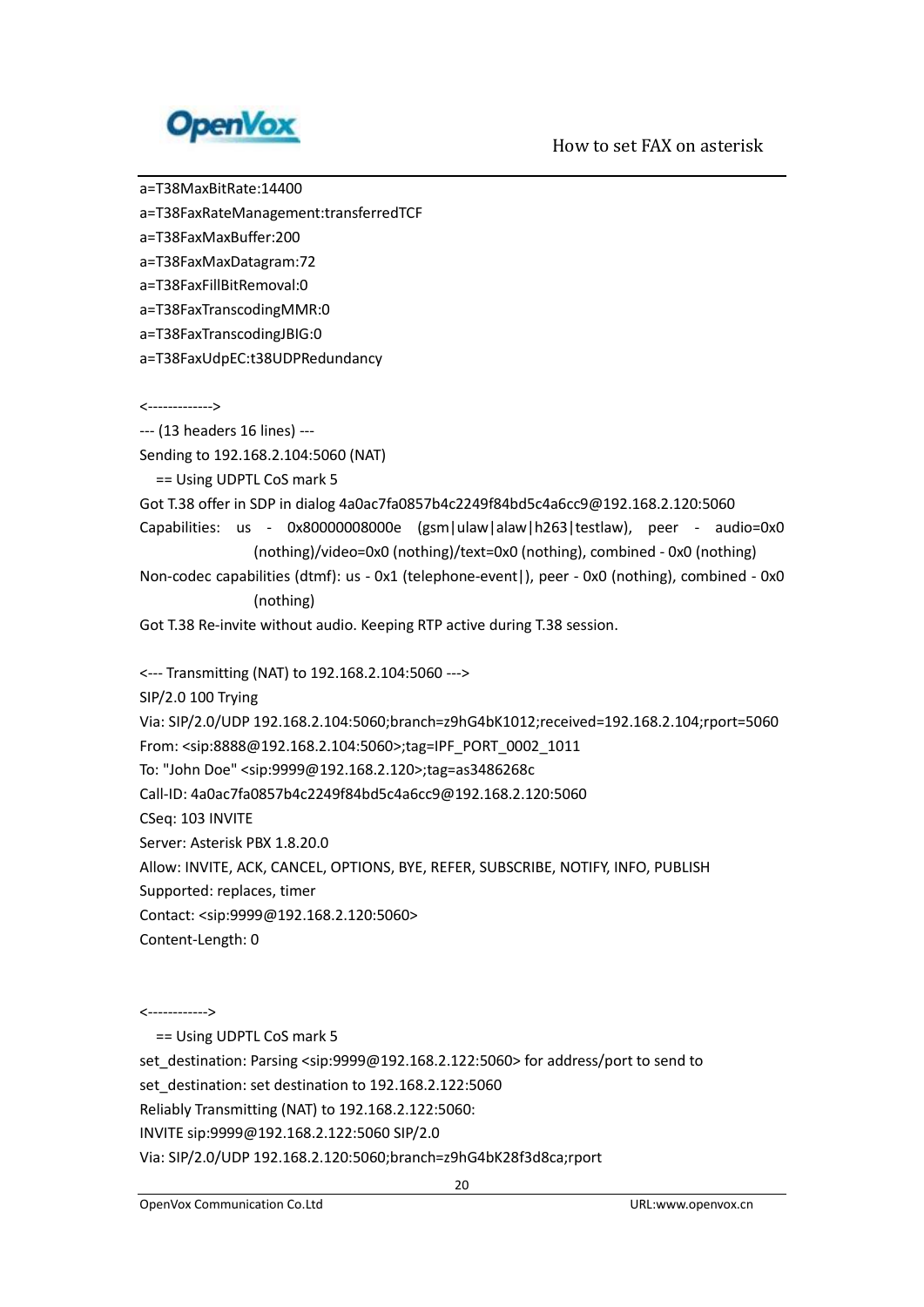

Max-Forwards: 70 From: <sip:12345@192.168.2.120>;tag=as18b7c96f To: IPFax <sip:9999@192.168.2.122>;tag=IPF\_PORT\_0001\_1039 Contact: <sip:12345@192.168.2.120:5060> Call-ID: 21ab6b53-9ac2-4a30-83d5-15178d8a6e54@192.168.2.122 CSeq: 102 INVITE User-Agent: Asterisk PBX 1.8.20.0 Allow: INVITE, ACK, CANCEL, OPTIONS, BYE, REFER, SUBSCRIBE, NOTIFY, INFO, PUBLISH Supported: replaces, timer X-asterisk-Info: SIP re-invite (External RTP bridge) Content-Type: application/sdp Content-Length: 265

#### $v=0$

o=root 658791135 658791136 IN IP4 192.168.2.120 s=Asterisk PBX 1.8.20.0 c=IN IP4 192.168.2.120 t=0 0 m=image 4737 udptl t38 a=T38FaxVersion:0 a=T38MaxBitRate:14400 a=T38FaxRateManagement:transferredTCF a=T38FaxMaxDatagram:204 a=T38FaxUdpEC:t38UDPFEC

---

<--- SIP read from UDP:192.168.2.122:5060 ---> SIP/2.0 200 OK Via: SIP/2.0/UDP 192.168.2.120:5060;branch=z9hG4bK28f3d8ca;rport From: <sip:12345@192.168.2.120>;tag=as18b7c96f To: IPFax <sip:9999@192.168.2.122>;tag=IPF\_PORT\_0001\_1039 Call-ID: 21ab6b53-9ac2-4a30-83d5-15178d8a6e54@192.168.2.122 CSeq: 102 INVITE Contact: <sip:9999@192.168.2.122:5060> User-Agent: Net Satisfaxtion/IP\_FAX-9.0.6194.732 Content-Type: application/sdp Content-Length: 359

 $v=0$ o=IPFax 0 1 IN IP4 192.168.2.122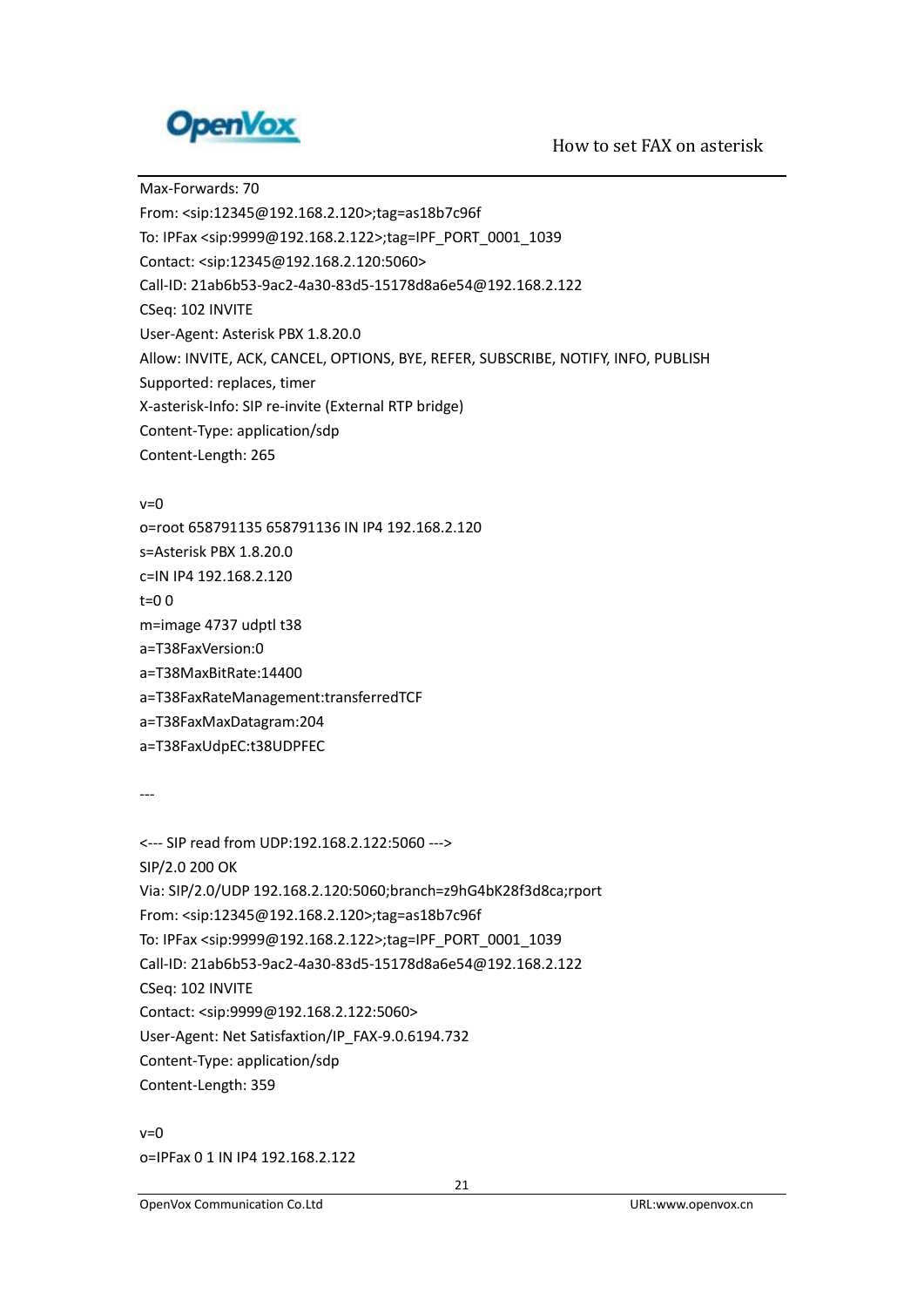

s=SIP Fax Call i=IPFax c=IN IP4 192.168.2.122 t=0 0 m=image 49152 udptl t38 a=T38FaxVersion:0 a=T38MaxBitRate:14400 a=T38FaxRateManagement:transferredTCF a=T38FaxMaxBuffer:200 a=T38FaxMaxDatagram:72 a=T38FaxFillBitRemoval:0 a=T38FaxTranscodingMMR:0 a=T38FaxTranscodingJBIG:0 a=T38FaxUdpEC:t38UDPRedundancy <-------------> --- (10 headers 16 lines) --- Got T.38 offer in SDP in dialog 21ab6b53-9ac2-4a30-83d5-15178d8a6e54@192.168.2.122 Capabilities: us - 0x80000008000e (gsm|ulaw|alaw|h263|testlaw), peer - audio=0x0 (nothing)/video=0x0 (nothing)/text=0x0 (nothing), combined - 0x0 (nothing) Non-codec capabilities (dtmf): us - 0x1 (telephone-event|), peer - 0x0 (nothing), combined - 0x0 (nothing) Got T.38 Re-invite without audio. Keeping RTP active during T.38 session. set destination: Parsing <sip:9999@192.168.2.122:5060> for address/port to send to set destination: set destination to 192.168.2.122:5060 Transmitting (NAT) to 192.168.2.122:5060: ACK sip:9999@192.168.2.122:5060 SIP/2.0 Via: SIP/2.0/UDP 192.168.2.120:5060;branch=z9hG4bK1506d721;rport Max-Forwards: 70 From: <sip:12345@192.168.2.120>;tag=as18b7c96f To: IPFax <sip:9999@192.168.2.122>;tag=IPF\_PORT\_0001\_1039 Contact: <sip:12345@192.168.2.120:5060> Call-ID: 21ab6b53-9ac2-4a30-83d5-15178d8a6e54@192.168.2.122 CSeq: 102 ACK User-Agent: Asterisk PBX 1.8.20.0 Content-Length: 0

---

<--- Reliably Transmitting (NAT) to 192.168.2.104:5060 --->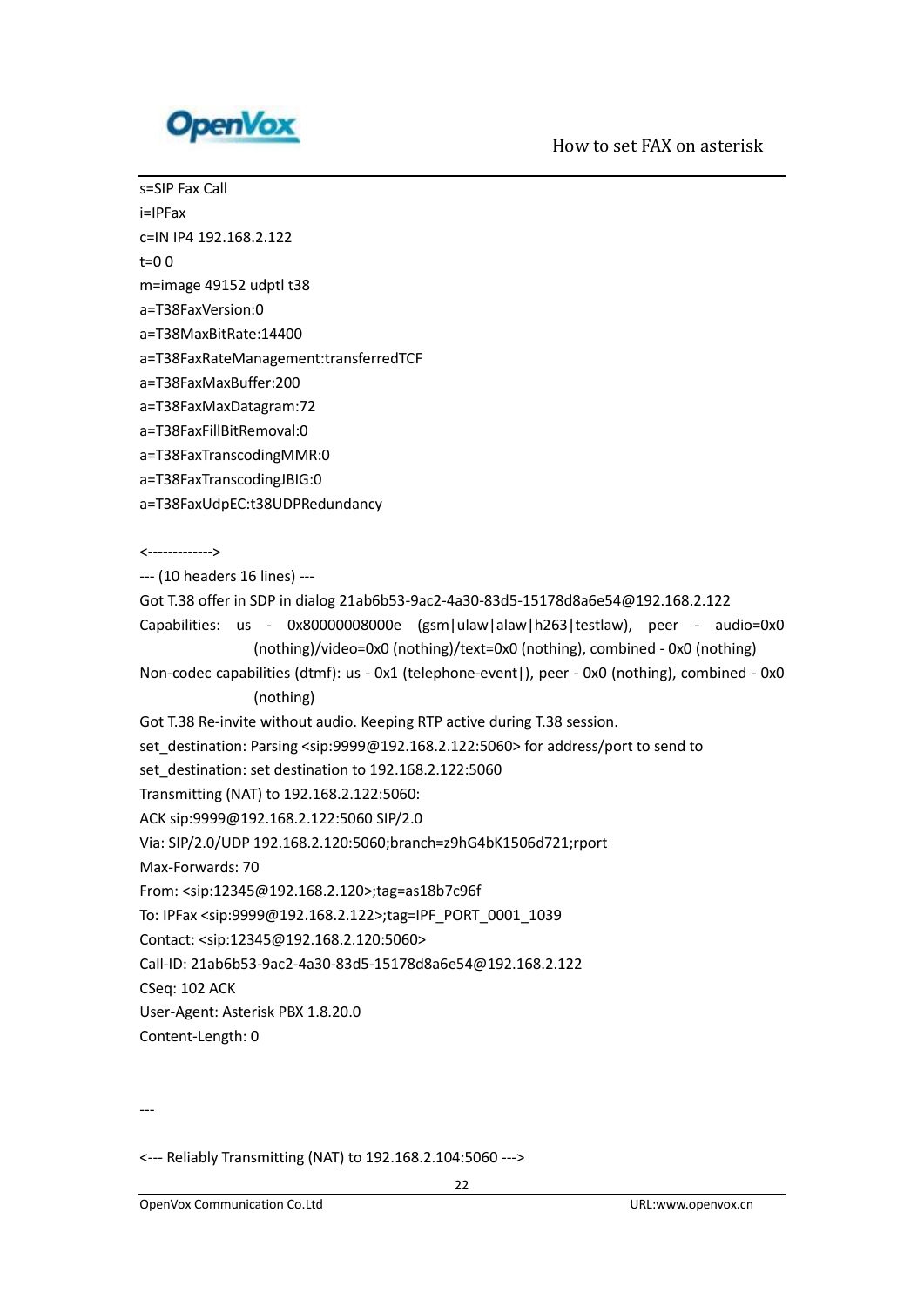

SIP/2.0 200 OK

Via: SIP/2.0/UDP 192.168.2.104:5060;branch=z9hG4bK1012;received=192.168.2.104;rport=5060 From: <sip:8888@192.168.2.104:5060>;tag=IPF\_PORT\_0002\_1011 To: "John Doe" <sip:9999@192.168.2.120>;tag=as3486268c Call-ID: 4a0ac7fa0857b4c2249f84bd5c4a6cc9@192.168.2.120:5060 CSeq: 103 INVITE Server: Asterisk PBX 1.8.20.0 Allow: INVITE, ACK, CANCEL, OPTIONS, BYE, REFER, SUBSCRIBE, NOTIFY, INFO, PUBLISH Supported: replaces, timer Contact: <sip:9999@192.168.2.120:5060> Content-Type: application/sdp Content-Length: 274  $v=0$ 

o=root 1161657757 1161657758 IN IP4 192.168.2.120 s=Asterisk PBX 1.8.20.0 c=IN IP4 192.168.2.120 t=0 0 m=image 4118 udptl t38 a=T38FaxVersion:0 a=T38MaxBitRate:14400 a=T38FaxRateManagement:transferredTCF a=T38FaxMaxDatagram:397 a=T38FaxUdpEC:t38UDPRedundancy

<------------>

<--- SIP read from UDP:192.168.2.104:5060 ---> ACK sip:9999@192.168.2.120:5060 SIP/2.0 Via: SIP/2.0/UDP 192.168.2.104:5060;branch=z9hG4bK1013 From: <sip:8888@192.168.2.104:5060>;tag=IPF\_PORT\_0002\_1011 To: "John Doe" <sip:9999@192.168.2.120>;tag=as3486268c Call-ID: 4a0ac7fa0857b4c2249f84bd5c4a6cc9@192.168.2.120:5060 CSeq: 103 ACK Max-Forwards: 70 User-Agent: Net Satisfaxtion/IP\_FAX-9.0.6194.732 Content-Length: 0

<------------->

--- (9 headers 0 lines) ---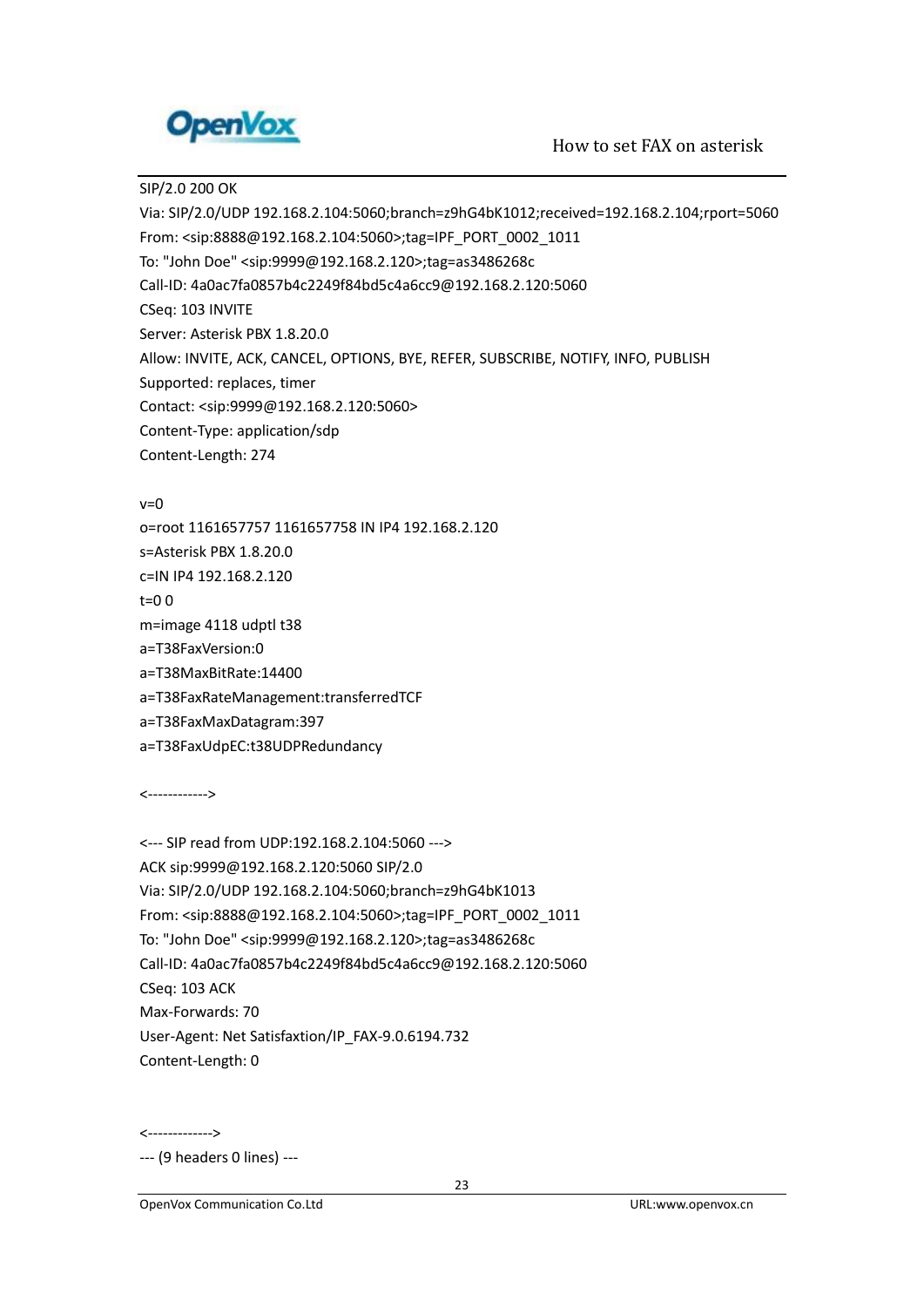

<--- SIP read from UDP:192.168.2.104:5060 ---> BYE sip:9999@192.168.2.120:5060 SIP/2.0 Via: SIP/2.0/UDP 192.168.2.104:5060;branch=z9hG4bK1013 From: <sip:8888@192.168.2.104:5060>;tag=IPF\_PORT\_0002\_1011 To: "John Doe" <sip:9999@192.168.2.120>;tag=as3486268c Call-ID: 4a0ac7fa0857b4c2249f84bd5c4a6cc9@192.168.2.120:5060 CSeq: 104 BYE Max-Forwards: 70 User-Agent: Net Satisfaxtion/IP\_FAX-9.0.6194.732 Content-Length: 0

<------------->

--- (9 headers 0 lines) ---

Sending to 192.168.2.104:5060 (NAT)

Scheduling destruction of SIP dialog '4a0ac7fa0857b4c2249f84bd5c4a6cc9@192.168.2.120:5060' in 6400 ms (Method: BYE)

<--- Transmitting (NAT) to 192.168.2.104:5060 --->

SIP/2.0 200 OK

Via: SIP/2.0/UDP 192.168.2.104:5060;branch=z9hG4bK1013;received=192.168.2.104;rport=5060 From: <sip:8888@192.168.2.104:5060>;tag=IPF\_PORT\_0002\_1011 To: "John Doe" <sip:9999@192.168.2.120>;tag=as3486268c Call-ID: 4a0ac7fa0857b4c2249f84bd5c4a6cc9@192.168.2.120:5060 CSeq: 104 BYE Server: Asterisk PBX 1.8.20.0 Allow: INVITE, ACK, CANCEL, OPTIONS, BYE, REFER, SUBSCRIBE, NOTIFY, INFO, PUBLISH Supported: replaces, timer Content-Length: 0

<------------>

 == Spawn extension (from-9999, 12345, 1) exited non-zero on 'SIP/9999-00000000' Scheduling destruction of SIP dialog '21ab6b53-9ac2-4a30-83d5-15178d8a6e54@192.168.2.122' in 6400 ms (Method: ACK) set\_destination: Parsing <sip:9999@192.168.2.122:5060> for address/port to send to set\_destination: set destination to 192.168.2.122:5060 Reliably Transmitting (NAT) to 192.168.2.122:5060: BYE sip:9999@192.168.2.122:5060 SIP/2.0 Via: SIP/2.0/UDP 192.168.2.120:5060;branch=z9hG4bK09510fcd;rport